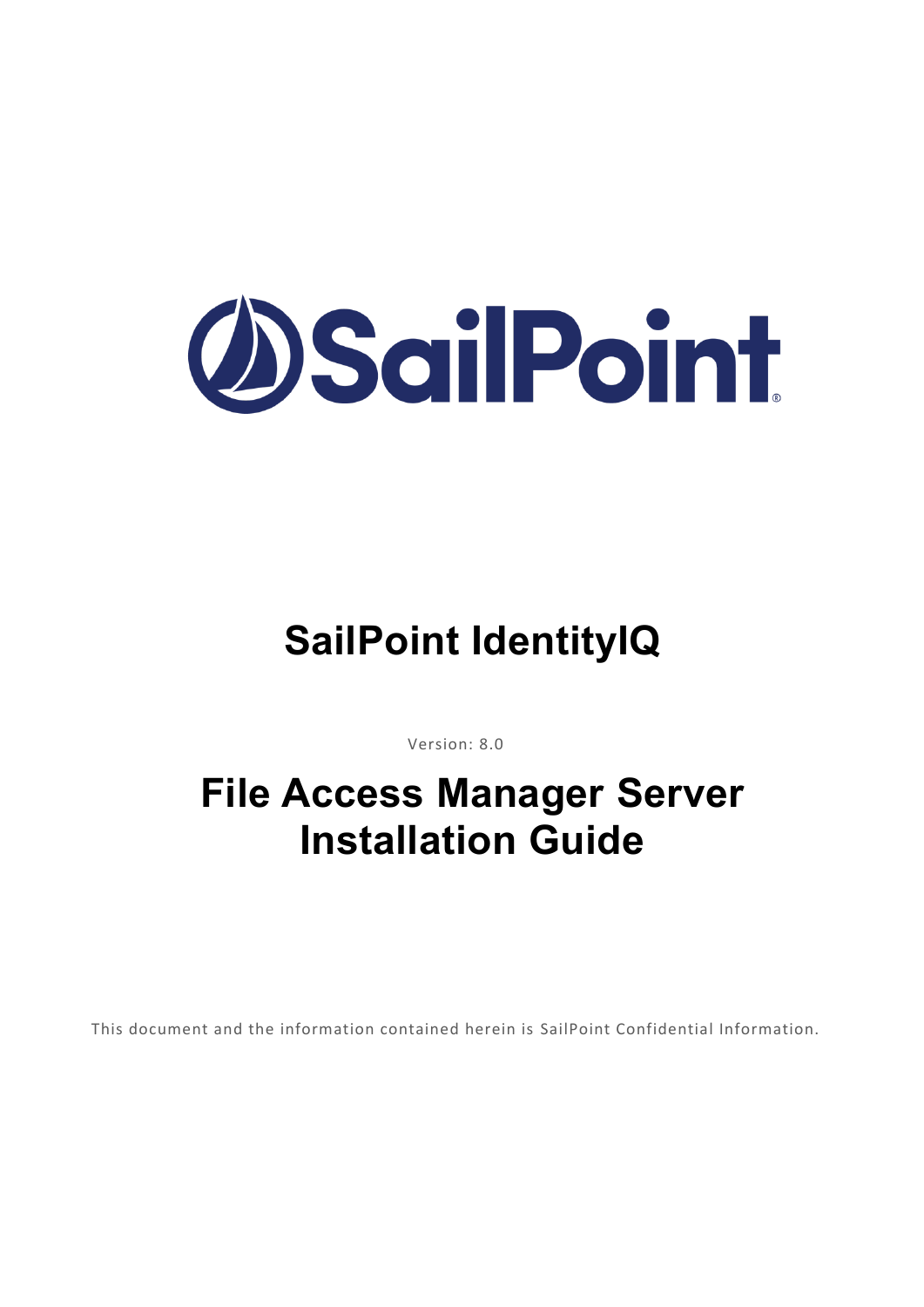

#### **Copyright ©2019 SailPoint Technologies, Inc., All Rights Reserved.**

SailPoint Technologies, Inc. makes no warranty of any kind with regard to this manual or the information included therein, including, but not limited to, the implied warranties of merchantability and fitness for a particular purpose. SailPoint Technologies shall not be liable for errors contained herein or direct, indirect, special, incidental or consequential damages in connection with the furnishing, performance, or use of this material.

### **Restricted Rights Legend.**

All rights are reserved. No part of this document may be published, distributed, reproduced, publicly displayed, used to create derivative works, or translated to another language, without the prior written consent of SailPoint Technologies. The information contained in this document is subject to change without notice.

Use, duplication or disclosure by the U.S. Government is subject to restrictions as set forth in subparagraph (c) (1) (ii) of the Rights in Technical Data and Computer Software clause at DFARS 252.227-7013 for DOD agencies, and subparagraphs (c) (1) and (c) (2) of the Commercial Computer Software Restricted Rights clause at FAR 52.227-19 for other agencies.

### **Regulatory/Export Compliance.**

The export and re-export of this software is controlled for export purposes by the U.S. Government. By accepting this software and/or documentation, licensee agrees to comply with all U.S. and foreign export laws and regulations as they relate to software and related documentation. Licensee will not export or re-export outside the United States software or documentation, whether directly or indirectly, to any Prohibited Party and will not cause, approve or otherwise intentionally facilitate others in so doing. A Prohibited Party includes: a party in a U.S. embargoed country or country the United States has named as a supporter of international terrorism; a party involved in proliferation; a party identified by the U.S. Government as a Denied Party; a party named on the U.S. Government's Specially Designated Nationals (SDN) List; a party prohibited from participation in export or re-export transactions by a U.S. Government General Order; a party listed by the U.S. Government's Office of Foreign Assets Control as ineligible to participate in transactions subject to U.S. jurisdiction; or any party that licensee knows or has reason to know has violated or plans to violate U.S. or foreign export laws or regulations. Licensee shall ensure that each of its software users complies with U.S. and foreign export laws and regulations as they relate to software and related documentation.

### **Copyright and Trademark Notices.**

Copyright ©**2019** SailPoint Technologies, Inc. All Rights Reserved. All logos, text, content, including underlying HTML code, designs, and graphics used and/or depicted on these written materials or in this Internet web site are protected under United States and international copyright and trademark laws and treaties, and may not be used or reproduced without the prior express written permission of SailPoint Technologies, Inc.

"SailPoint Technologies & Design," "SailPoint," "IdentityIQ," "IdentityNow," "SecurityIQ," "IdentityAI," "AccessIQ," "Identity Cube" and "Managing the Business of Identity" are registered trademarks of SailPoint Technologies, Inc. "Identity is Everything" and "The Power of Identity" are trademarks of SailPoint Technologies, Inc. None of the foregoing marks may be used without the prior express written permission of SailPoint Technologies, Inc. All other trademarks shown herein are owned by the respective companies or persons indicated.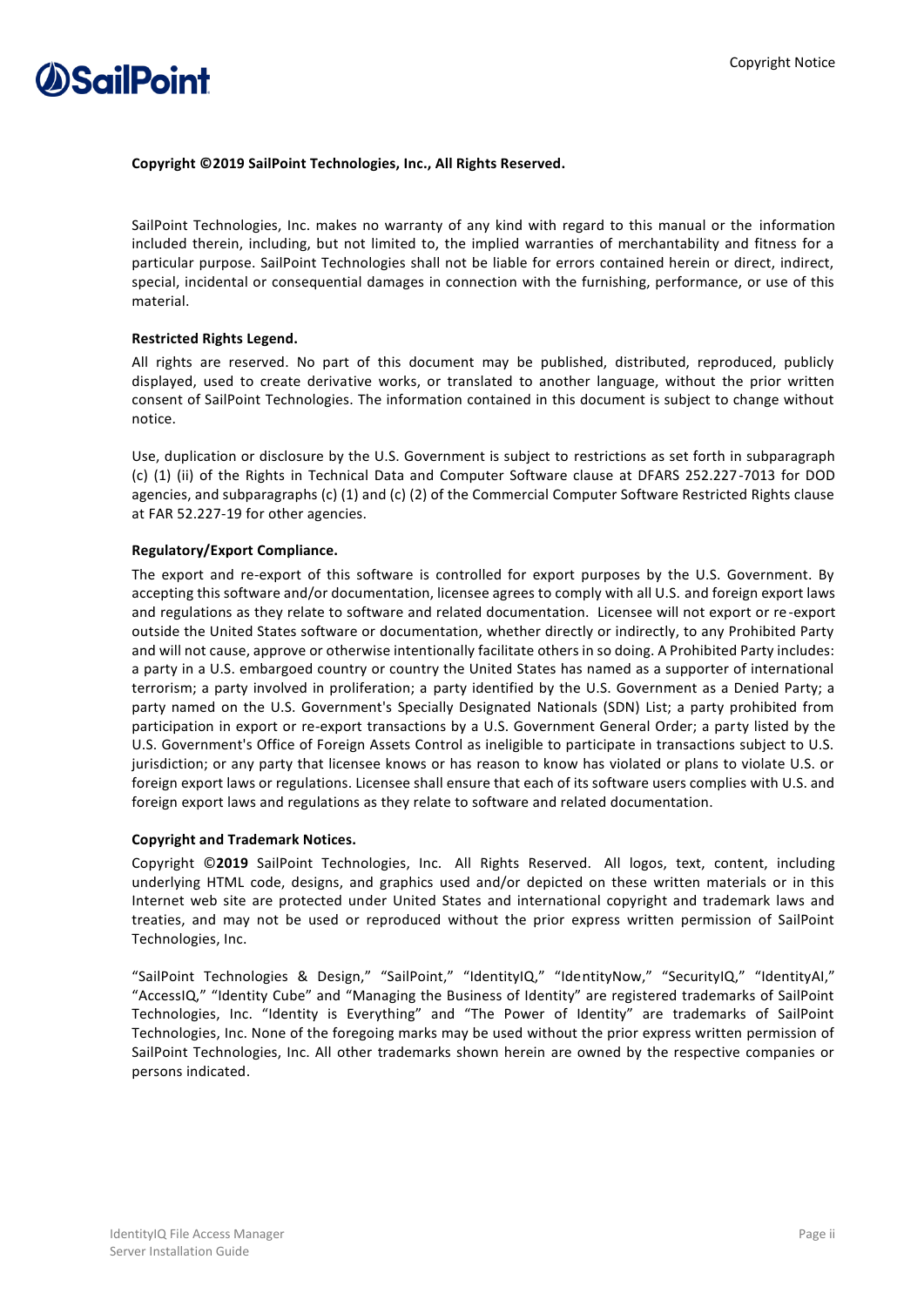# **Table of Contents**

| Chapter 1: |  |
|------------|--|
|            |  |
|            |  |
|            |  |
|            |  |
|            |  |
|            |  |
| Chapter 2: |  |
|            |  |
|            |  |
| Chapter 3: |  |
|            |  |
|            |  |
|            |  |
|            |  |
|            |  |
|            |  |
|            |  |
|            |  |
|            |  |
|            |  |
| Chapter 4: |  |
|            |  |
|            |  |
|            |  |
|            |  |
| Chapter 5: |  |
|            |  |
|            |  |
|            |  |
|            |  |
|            |  |
|            |  |
|            |  |
|            |  |
|            |  |
|            |  |
|            |  |
|            |  |
|            |  |
|            |  |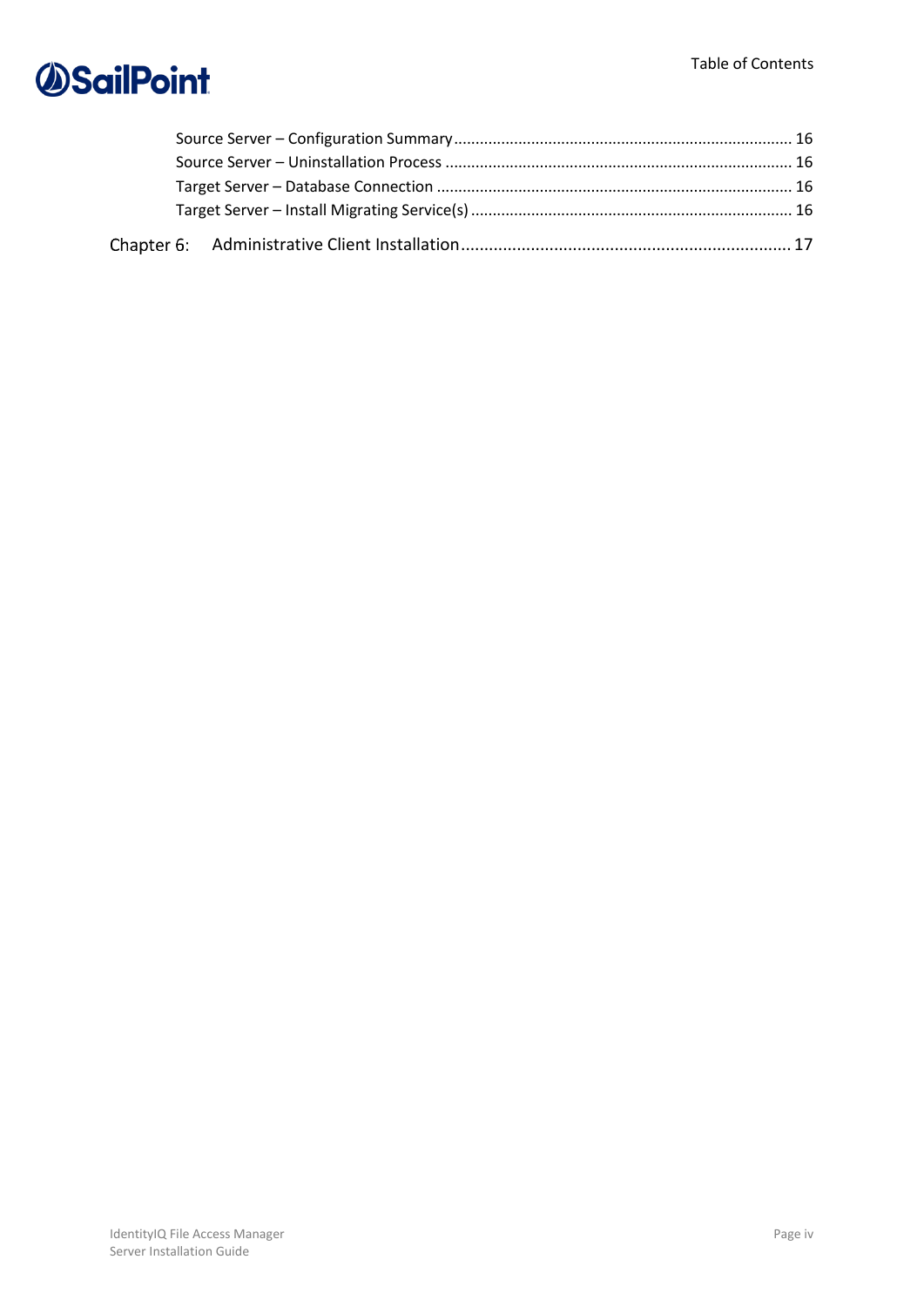# **List of Figures**

| Figure 1. |  |
|-----------|--|
| Figure 2. |  |
| Figure 3. |  |
| Figure 4. |  |
| Figure 5. |  |
| Figure 6. |  |
| Figure 7. |  |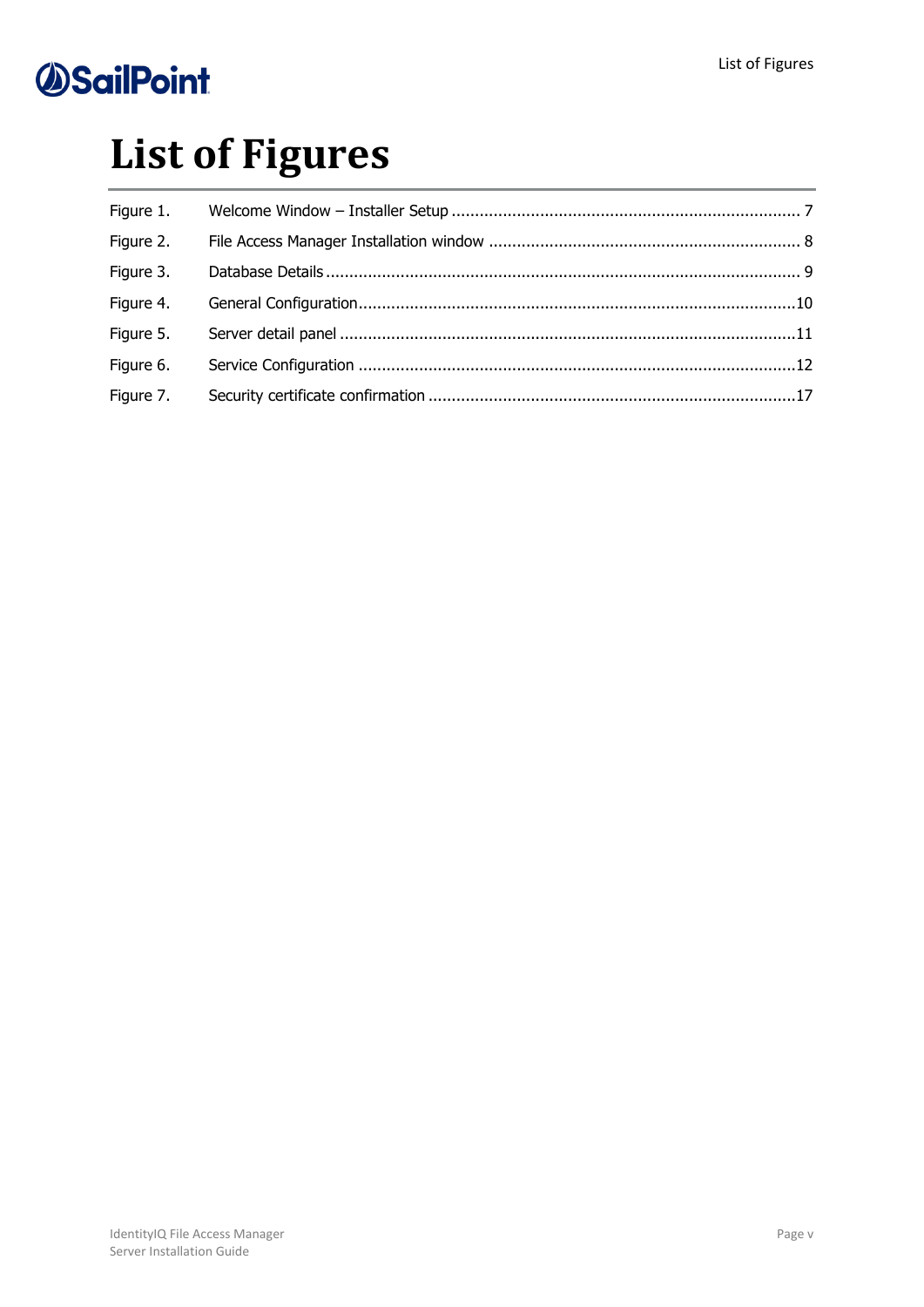# **List of Tables**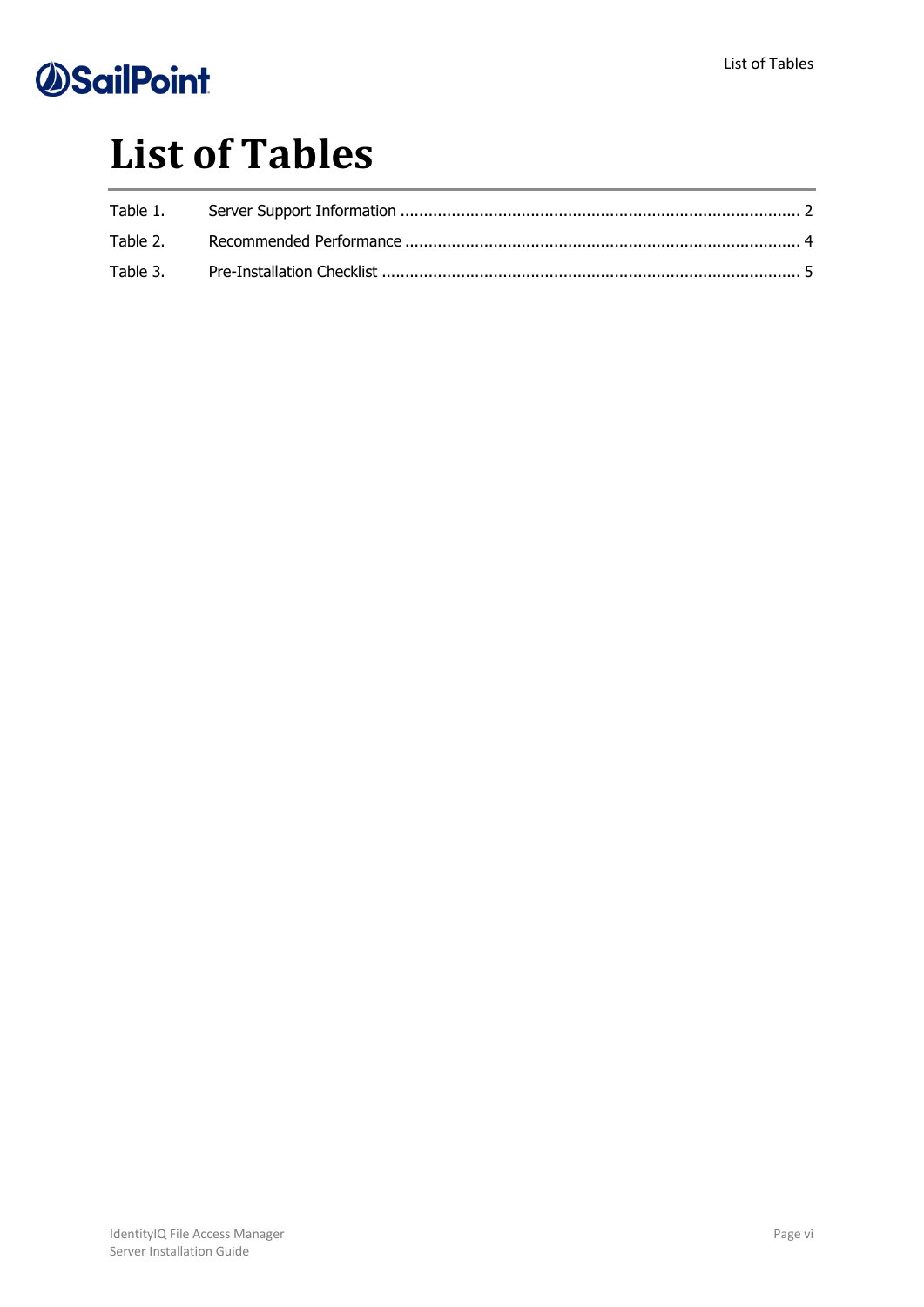# **Table of Revisions**

| Ver. <br>#    | <b>Description</b>                                                                                             | <b>Author</b>      | <b>Date</b> |
|---------------|----------------------------------------------------------------------------------------------------------------|--------------------|-------------|
| 5.0           | <b>Final Version</b>                                                                                           | Jonathan Rappeport | 10 Jan 2017 |
| 5.1           | <b>First Draft</b>                                                                                             | Jonathan Rappeport | 08 Feb 2017 |
| 5.1           | Second Draft                                                                                                   | Jonathan Rappeport | 13 Jun 2017 |
| 5.1           | <b>Third Draft</b>                                                                                             | Jonathan Rappeport | 26 Sep 2017 |
| 6.0           | <b>First Draft</b>                                                                                             | Jonathan Rappeport | 10 May 2018 |
| 6.1           | • Updated installation screens                                                                                 | Josh Lewin         | 29 Nov 2018 |
|               | Document reformatted                                                                                           |                    |             |
| 8.0           | SIQDEV-5232 - SSL is mandatory, not an option                                                                  | Josh Lewin         | 5 Feb 2019  |
|               | Rebranding product to Identity IQ File Access Manager<br>٠                                                     |                    |             |
|               | Support for CLR Strict Security Mode". Using this option will<br>import a certificate into the Master database |                    |             |
|               | Disaster recovery support<br>٠                                                                                 |                    |             |
|               | Rebranding – renaming to Identity IQ File Access Manager.                                                      |                    |             |
| $8.0 -$<br>GA | Formatting and clarification                                                                                   | Josh Lewin         | 30 Jul 2018 |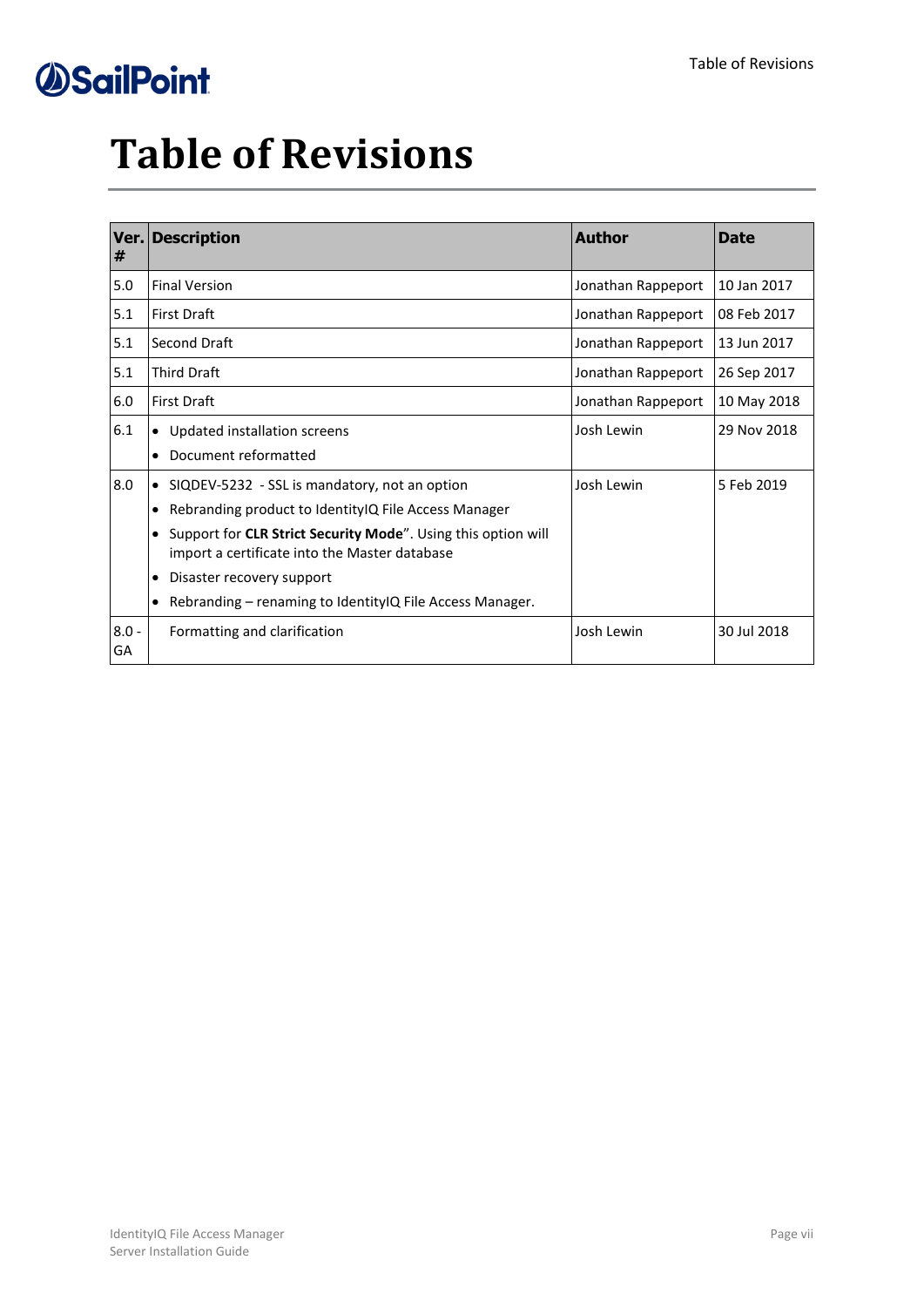## <span id="page-7-0"></span>**Chapter 1: Planning Your Installation**

## <span id="page-7-1"></span>**General**

### <span id="page-7-2"></span>**IdentityIQ File Access Manager Architecture**

IdentityIQ File Access Manager architecture usually requires a central installation with some remote gateways. Most IdentityIQ File Access Manager connectors do not require any footprint on the monitored/analyzed system and therefore are installed on IdentityIQ File Access Manager servers.

In some cases, due to 3rd party vendors (mostly NAS vendors), it is imperative to have a local server at the same physical site where the monitored system is located.

For more information on IdentityIQ File Access Manager architecture see *Capabilities and Architecture* in the *IdentityIQ File Access Manager Administrator Guide*.

## <span id="page-7-3"></span>**Disaster Recovery**

IdentityIQ File Access Manager supports disaster recovery, based on building a parallel backup system as described below. This setup will lower any downtime incurred by physical servers going down.

The fail-over between systems is a combination of automatic and manual processes and procedures.

For a full description of the disaster recovery procedure, see the *Disaster Recovery Plan* document.

### <span id="page-7-4"></span>**IdentityIQ File Access Manager Connector Services**

Each type of connector has its own pre-requisites and its own configuration. See the relevant Connector Installation guide for more information about the connector.

## <span id="page-7-5"></span>**Sizing Considerations**

IdentityIQ File Access Manager is a scalable solution that enables the distribution of its services and also works in an all-in-one mode. The Administrator Guide has a complete description of the IdentityIQ File Access Manager architecture configuration.

One of the critical sizing considerations is the amount of disk space required to store activities over time. The table below describes the guidelines

| <b>Service</b> | <b>CPU</b>                            | <b>Memory</b>                          | <b>Disk</b>     |
|----------------|---------------------------------------|----------------------------------------|-----------------|
| Elasticsearch  | Minimum of 4 cores,<br>Recommended 8  | Minimum of 8Gb,<br>Recommended<br>16Gb | 0.5kb per event |
| SQL Database   | See Chapter 3: Database Configuration |                                        | 3.5kb per event |

It is highly recommended to consult with your SailPoint IdentityIQ File Access Manager representative to obtain the correct configuration to support your requirements.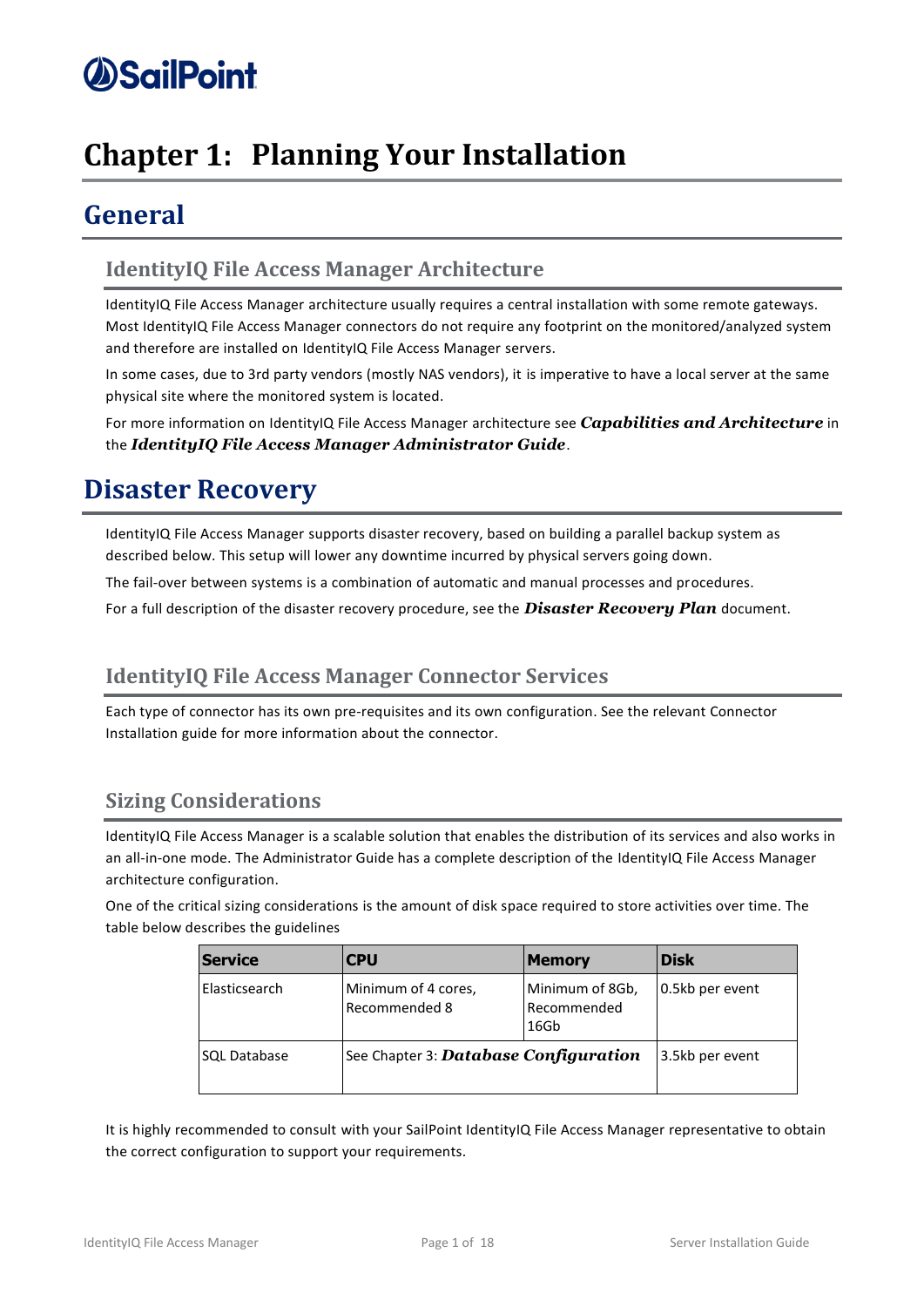## <span id="page-8-0"></span>**Chapter 2: Support Matrix**

## <span id="page-8-3"></span><span id="page-8-1"></span>**IdentityIQ File Access Manager Server Support Information**

| Table 1.<br><b>Server Support Information</b>       |                                                 |  |  |  |  |
|-----------------------------------------------------|-------------------------------------------------|--|--|--|--|
| <b>System</b>                                       | <b>Supported Versions</b>                       |  |  |  |  |
| IdentityIQ File<br>Access Manager<br><b>Servers</b> | Windows 2012/2012R2/2016/2019                   |  |  |  |  |
| Workstation                                         | Windows 7 and above                             |  |  |  |  |
| <b>Browser</b>                                      | IE11, Edge, Safari, Chrome, Firefox             |  |  |  |  |
| Database                                            | MS SQL Server 2008R2/2012/2014/2016 64 bit 2017 |  |  |  |  |

## <span id="page-8-2"></span>**Endpoint Support Information**

See the relevant Connector Installation guide for more information on supported versions and prerequisites.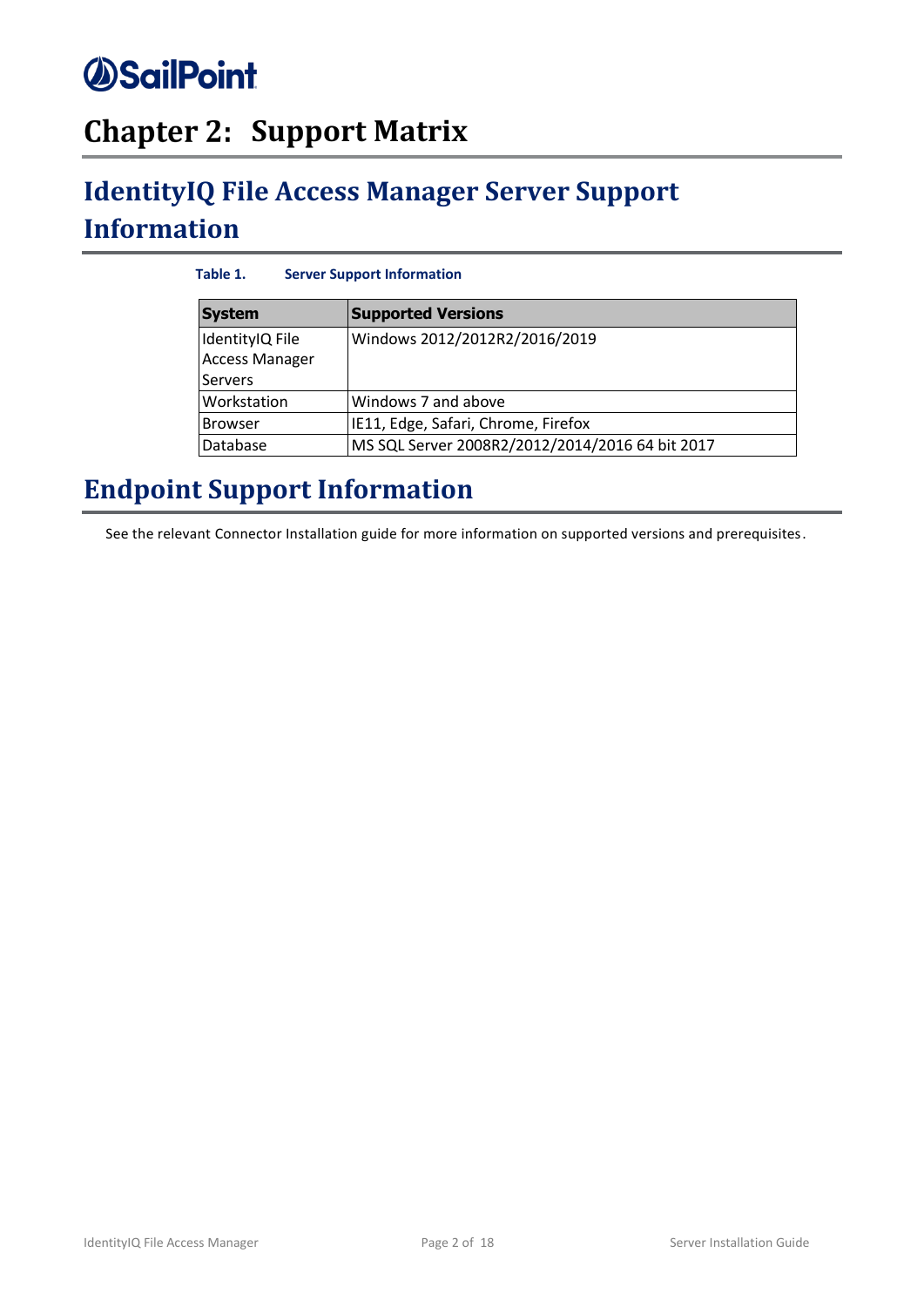## <span id="page-9-9"></span><span id="page-9-0"></span>**Chapter 3: Database Configuration**

## <span id="page-9-1"></span>**General**

### <span id="page-9-2"></span>**Dedicated Instance**

We recommend installing IdentityIQ File Access Manager on a dedicated instance. This configuration enables independence of configuration and assures resource allocation for the instance.

We realize, however that a dedicated instance is a costly solution and therefore might be chosen at a later stage.

Some of the IdentityIQ File Access Manager requirements can be defined at the instance level and can work in such a way that avoids the definition of specific requirements for shared databases.

### **Note: This decision should be part of the sizing process led by your SailPoint IdentityIQ File Access Manager representative.**

### <span id="page-9-3"></span>**Required Features**

IdentityIQ File Access Manager uses MS SQL Standard Edition that utilizes the database engine only. No other feature is required. IdentityIQ File Access Manager thus enables the use of MS SQL native features for high availability and encryption without any interruption.

## <span id="page-9-4"></span>**Required Settings**

The following settings must be chosen for the installation instance.

- FILESTREAM using "Full Access Enabled"
- CLR enabled (Running .NET code in the database in Safe mode)
- SQL Mixed Authentication

## <span id="page-9-5"></span>**Hyper-Threading**

It is recommended that hyper-threading on physical servers be disabled.

### <span id="page-9-6"></span>**Storage**

For a database server running as a virtual machine (of any kind), verify that the drives connected for the database storage are REAL disks (dedicated for the virtual machine).

- The drives must be separated for Data and Logs.
- Format the drives with a 64K allocation unit.

### <span id="page-9-7"></span>**Backup & Recovery**

It is recommended that you use a Simple database recovery plan.

Choosing any other recovery plan requires scheduled log backups to prevent the log file from overflowing. Data performance may be affected during log backups since IdentityIQ File Access Manager is very write I/O intensive.

### <span id="page-9-8"></span>**Temp Database**

**Depending on your database configuration, you might require additional storage allocate for a temp database. Please discuss this with your DBA.**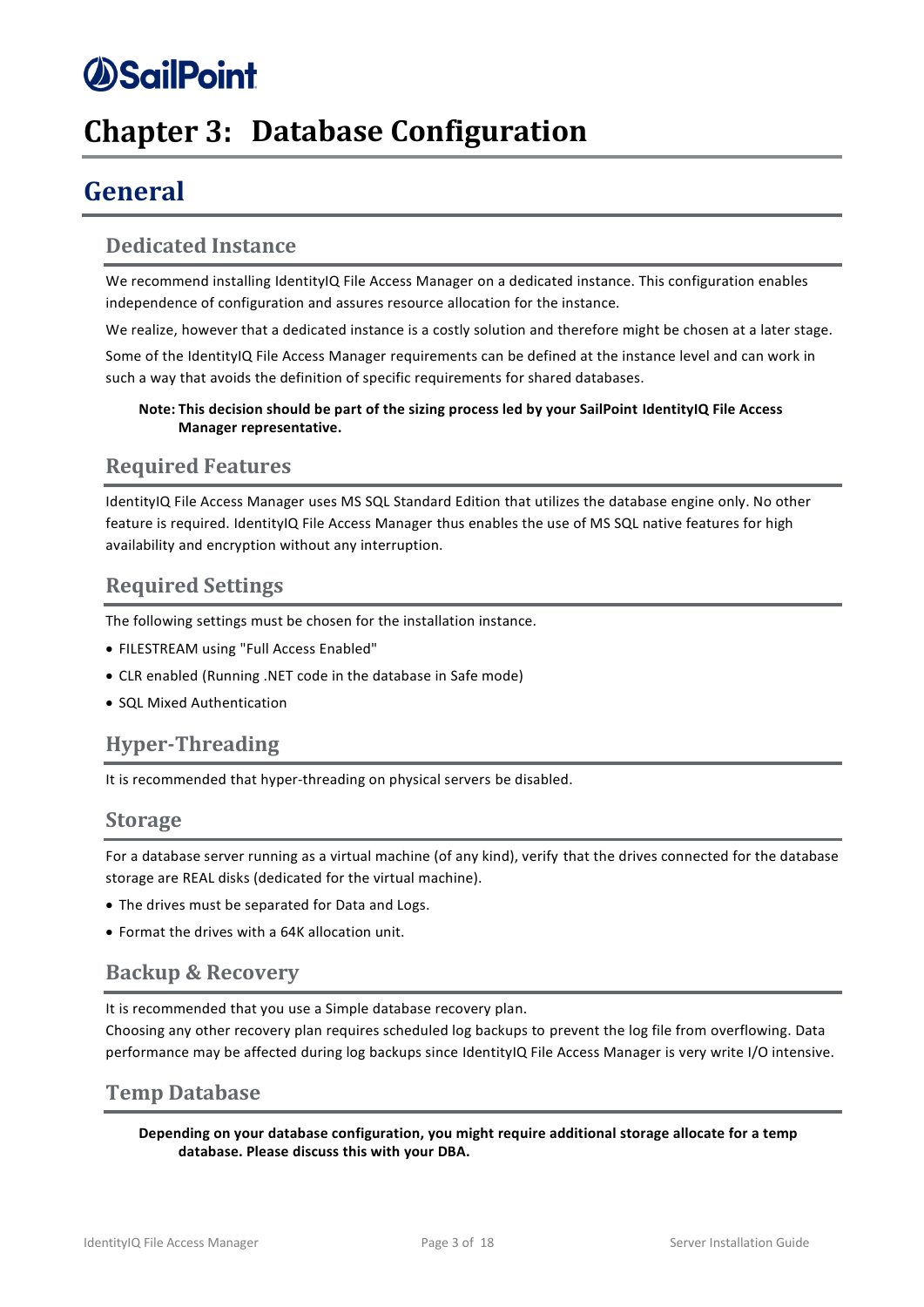

Ensure that the database is:

- defined on a separate drive
- real and formatted to a 64K allocation unit
- allocated a Temp database file for each real core on the system
- one that limits the Temp database files (and logs) so they do not overgrow the size of the disk

### <span id="page-10-1"></span><span id="page-10-0"></span>**Recommended Performance**

### **Table 2. Recommended Performance**

| <b>Metric</b>                  | <b>Requirement</b> |  |
|--------------------------------|--------------------|--|
| Disk I/O Throughput (IOPS)     | 12K IOPS           |  |
| Disk I/O Throughput Rate       | 10500 MB/s         |  |
| Throughput in Transactions/sec | 6000 TPS           |  |
| Disk I/O latencies for Read    | < 8 ms             |  |
| Disk I/O latencies for Write   | < 1 ms             |  |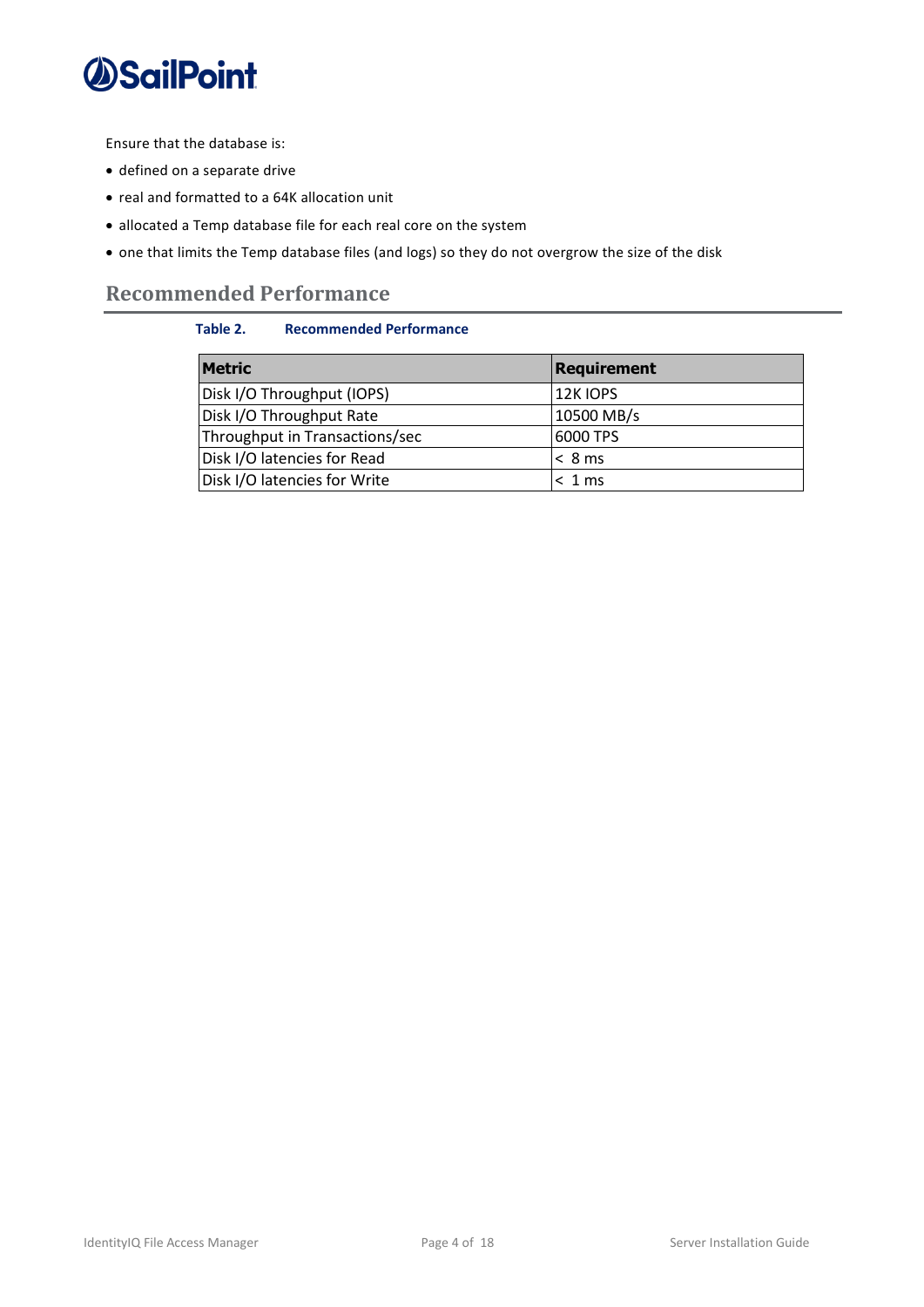## <span id="page-11-0"></span>**Chapter 4: Server Services Installation**

## <span id="page-11-1"></span>**Preparing for Installation**

## <span id="page-11-2"></span>**Collecting the Required Data**

<span id="page-11-5"></span>the table below describes the pre-installation checklist.

### **Table 3. Pre-Installation Checklist**

| <b>Item</b>         | Verification / information to list                                                  |  |  |  |
|---------------------|-------------------------------------------------------------------------------------|--|--|--|
| Database server     | Verify connectivity to the DB server.                                               |  |  |  |
| Database instance   | Database name for IdentityIQ File Access Manager                                    |  |  |  |
| Static/Dynamic      | Static port – port number                                                           |  |  |  |
| ports               | Dynamic port - use 0                                                                |  |  |  |
| (optional) SysAdmin | SA user (or equivalent).                                                            |  |  |  |
| (SA) user +         |                                                                                     |  |  |  |
| password            |                                                                                     |  |  |  |
| Data files location | Full path for database data files.                                                  |  |  |  |
| FileStream files    | Full path for database FileStream files.                                            |  |  |  |
| location            |                                                                                     |  |  |  |
| Log files location  | Full path for database log files.                                                   |  |  |  |
| Servers names       | Verify connectivity and name resolution (NetBIOS name and                           |  |  |  |
|                     | DNS name).                                                                          |  |  |  |
|                     | Services distribution The location of the various server services to be used in the |  |  |  |
|                     | installation.                                                                       |  |  |  |

### <span id="page-11-3"></span>**Communication Requirements**

IdentityIQ File Access Manager is a service-oriented solution and as such enables the distribution of its services on multiple servers. The model is flexible, and services can be shifted between servers to boost performance.

See Section 2: *Capabilities and Architecture* in the *IdentityIQ File Access Manager Administrator Guide* for a detailed description of the different IdentityIQ File Access Manager Services, architecture and the required ports.

### <span id="page-11-4"></span>**Preparing the Servers**

Each server used in the IdentityIQ File Access Manager environment must have the following:

• .NET 4.5 (any service pack is acceptable)

### **Note: The current .NET framework version can be seen in the registry key HKEY\_LOCAL\_MACHINE\SOFTWARE\Microsoft\NET Framework Setup\NDP\v4\Full (or until NDP for .NET versions before 4.0)**

- .NET 4.7.2 is required on the server in which the API is installed
- Server installation binaries:
	- <sup>⧫</sup> Access the server installation either from a network share or locally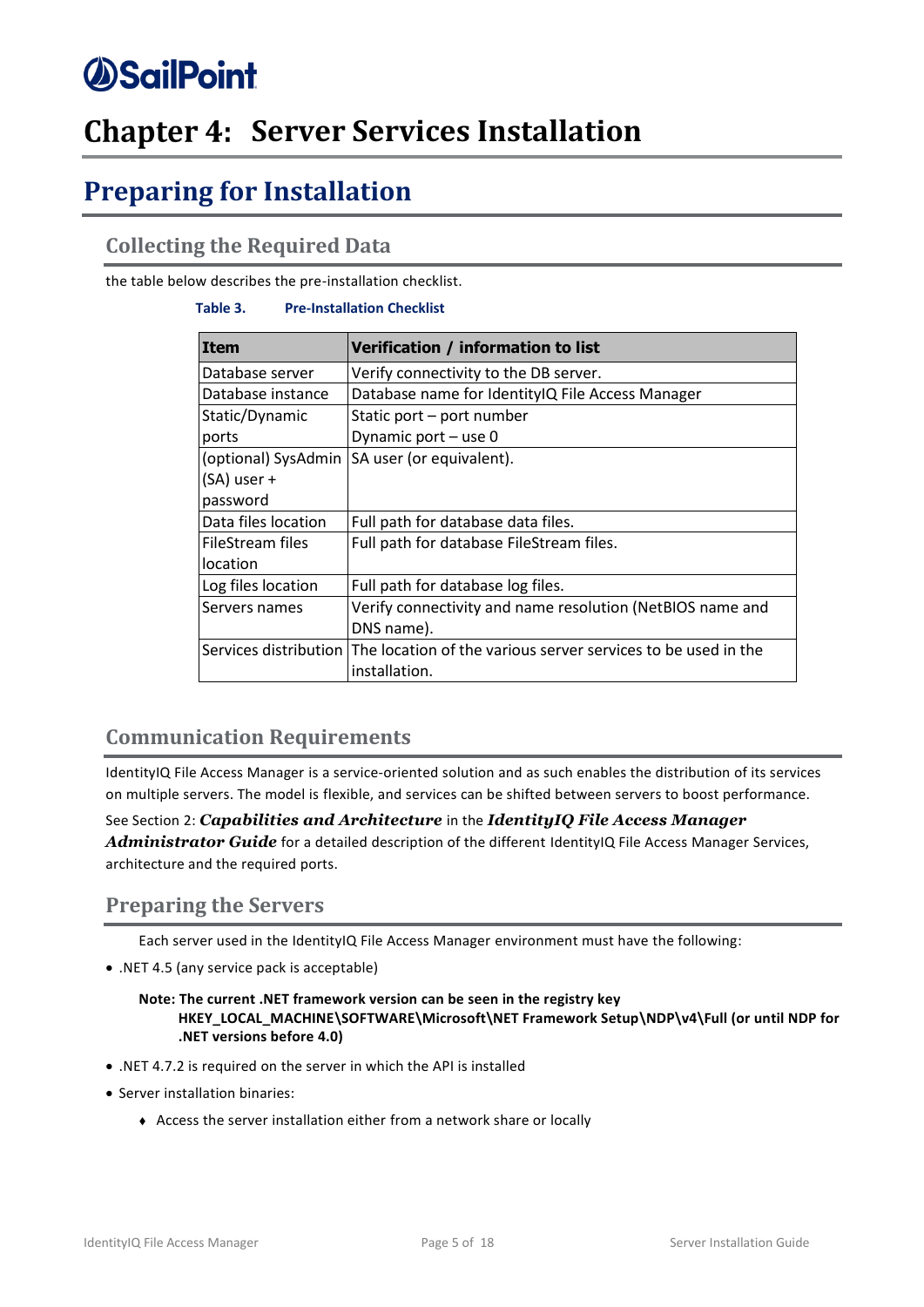## <span id="page-12-0"></span>**Chapter 5: IdentityIQ File Access Manager Installation**

## <span id="page-12-1"></span>**General Information**

The IdentityIQ File Access Manager installation consists of the following phases:

- 1. IdentityIQ File Access Manager Server Installer installation
- 2. Database creation
- 3. Configuration creation
- 4. Service installation on each IdentityIQ File Access Manager Server

### <span id="page-12-2"></span>**Installation log file**

The installation process is logged to the installation logs. Any errors in the installation process, and references to the logs in error messages, refer to the logs in this folder (according to the installation directory):

C:\Program Files\SailPoint\FileAccessManager\Server Installer\Server\Logs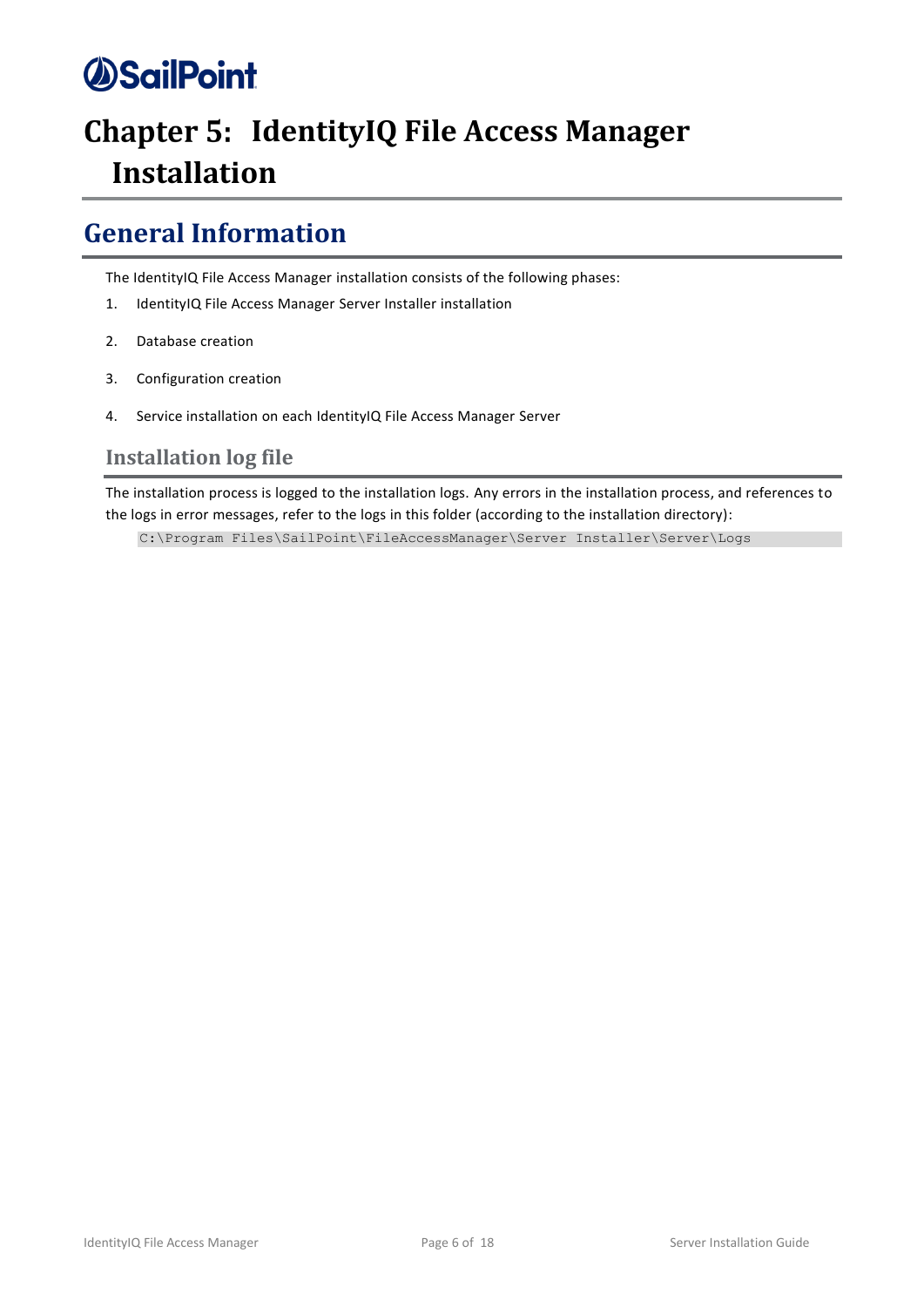## <span id="page-13-0"></span>**Server Installation**

The first step of every IdentityIQ File Access Manager server is to run the Server installer.

The Server installer is the product responsible for managing the configuration of the IdentityIQ File Access Manager central servers, and the installation process.

### **To start the Server installation, perform the following steps**:

1. Run the ServerInstaller.msi file.

The "Welcome to File Access Manager Server Installer Setup Wizard" window displays.



- <span id="page-13-1"></span>2. Click **Next.**
- 3. Select the destination folder and click **Next**.
- 4. Click **Install** to start the installation, or **Back** to change the installation folder.
- 5. After the installation processes are complete, the "Completed the IdentityIQ File Access Manager Server Installer Setup Wizard" window displays.
- 6. Check the **Launch the IdentityIQ File Access Manager server installer** check box, which launches the Install Wizard of the Server Services.

#### **Note: Opting for manual database creation requires the creation to be done before launching the installer.**

7. Click **Finish**.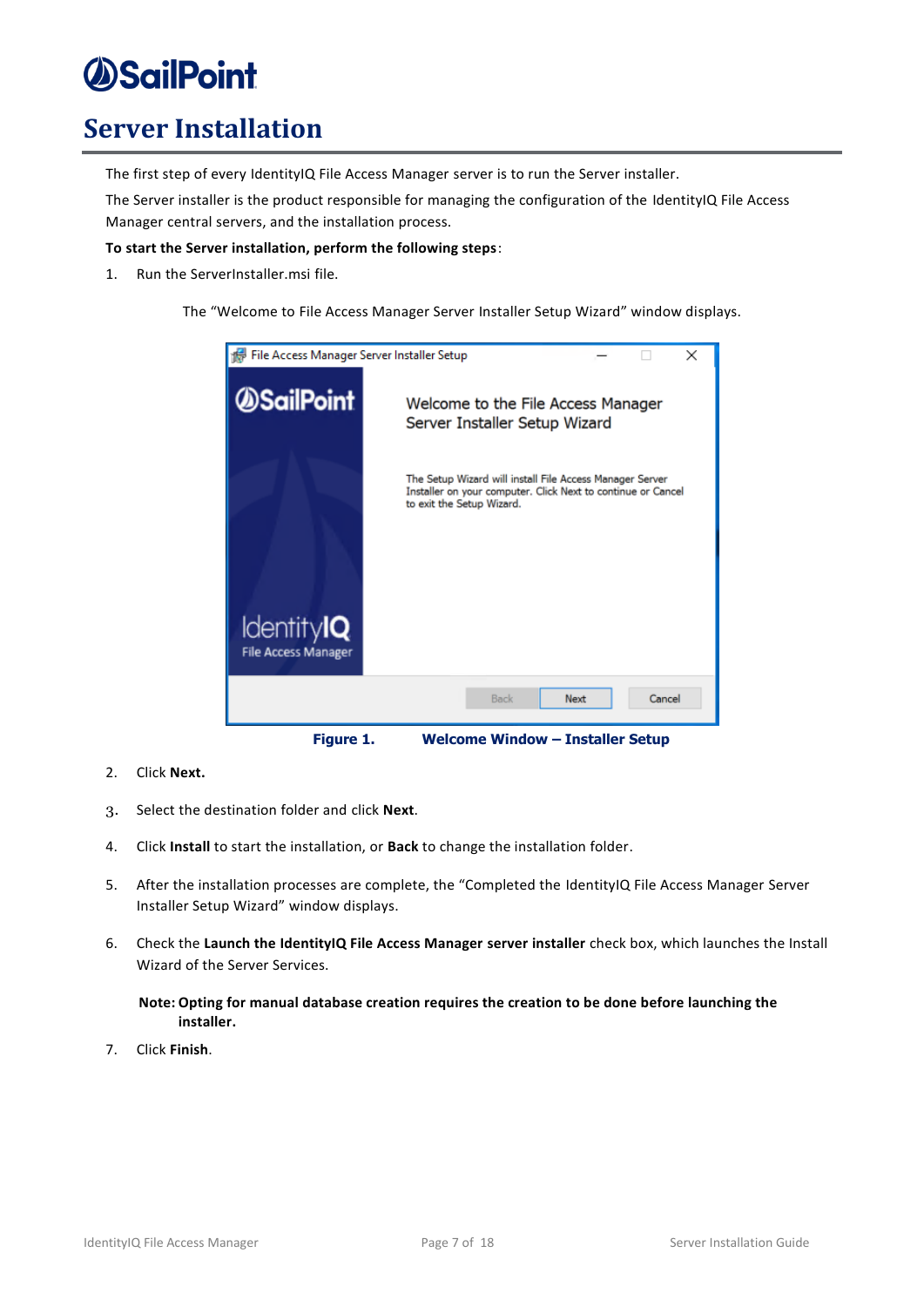

The "File Access Manager Installation" window displays.



<span id="page-14-1"></span>8. Click **Next**

## <span id="page-14-0"></span>**Creating a Database (through the Installer)**

#### **To create the database, perform the following steps**:

1. Start the installer by opening the SailPoint\Server Installer shortcut.

#### **Note: Run in Administrator mode.**

- 2. Click **Next**
- 3. The "End User License Agreement" (EULA) window displays. When you have read and accepted the End User License Agreement, select the "I have read and accepted the agreement" option and click **Next**.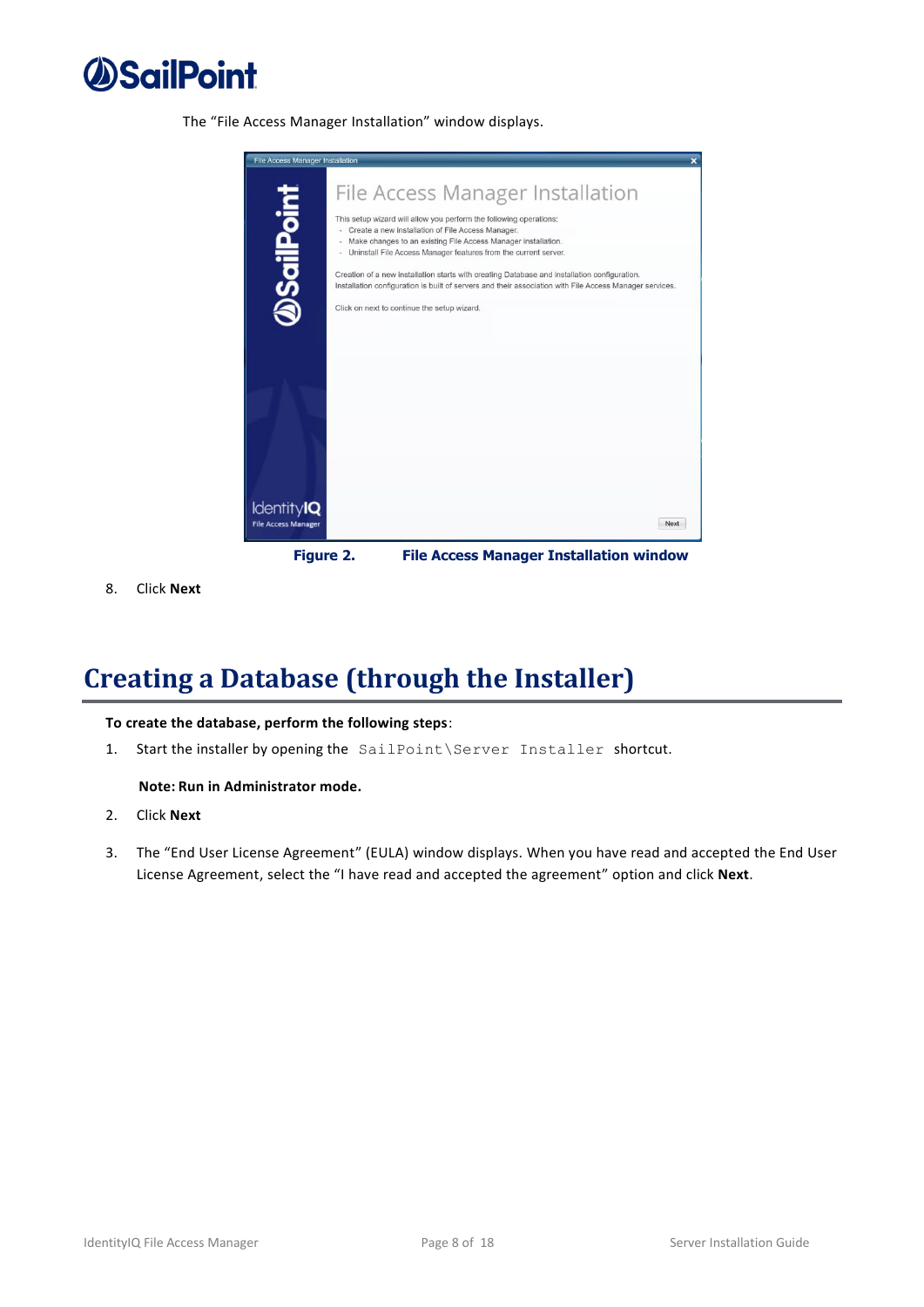

The "Database Details" window displays.

|                                                | Please insert File Access Manager database details |  |
|------------------------------------------------|----------------------------------------------------|--|
| · Use an existing File Access Manager database |                                                    |  |
| Create a new File Access Manager database      |                                                    |  |
| <b>Database Parameters:</b>                    |                                                    |  |
| Server\Instance Path:                          |                                                    |  |
| Database Name:                                 | FileAccessManagerDB                                |  |
| Port                                           | 1433                                               |  |
| Database User Name:                            | Admin User                                         |  |
| Database User Password:                        |                                                    |  |
|                                                |                                                    |  |
|                                                |                                                    |  |
|                                                |                                                    |  |
|                                                |                                                    |  |
|                                                |                                                    |  |
|                                                |                                                    |  |
|                                                |                                                    |  |
|                                                |                                                    |  |

**Figure 3. Database Details**

- <span id="page-15-0"></span>4. Identify the installation type:
	- a. If you are installing IdentityIQ File Access Manager for the first time
		- Select "**Create a New** IdentityIQ File Access Manager **Database**"
		- Enter the server\instance path, database name and port number required in order to connect the database. (Write 0 for dynamic ports)
		- Enter the database username and password to create.
		- **Import Assemblies Certificate checkbox**: Check this option if the CLR Strict Security Mode is enabled in the database. Using this option will import a certificate into the Master database. This option is relevant only for SQL Server 2017 and above.
		- **Enter the database files path. This folder must exist on the database server**
		- **Enter the file stream files path**
		- **Enter the log files path. This folder must already exist on the database server.**
		- Enter a password for the admin client user and repeat the password
		- Select the "Authentication Type" from the SQL Server or Windows options. This is the authentication used to log in to the database for the creation of the IdentityIQ File Access Manager database.
			- i. For SQL, type in the SA User Field and password for the system administrator
			- ii. For Windows, the Server Installer will use the logged-in user to connect to the database.
	- b. If you are installing additional services to an existing File Access Manager installation
		- Select "Use an existing IdentityIQ File Access Manager Database"
- 5. Click **Next**
- 6. The "Action Select" window displays. Select **Create / Edit Installation Configuration** and click **Next**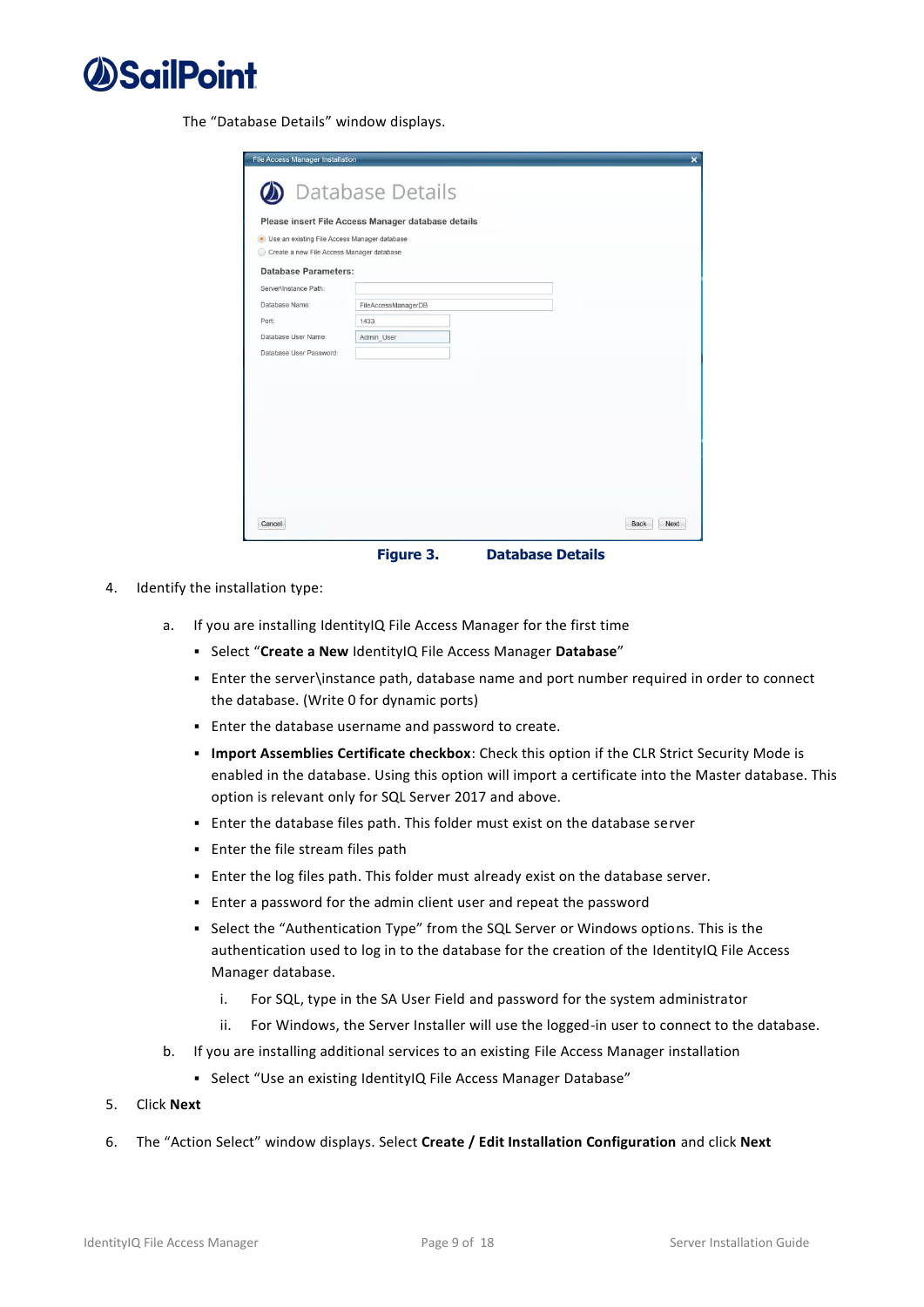## <span id="page-16-0"></span>**Creating the Configuration**

The create/edit installation configuration will be the only option available if this is the first time running the Server Installer. After the first configuration is set, the rest of the options will be available for editing the configuration or uninstalling services.

The configuration steps are:

- 1. Defining the servers as Production (default) or Disaster Recovery
- 2. Assigning IdentityIQ File Access Manager services to Production servers
- 3. Assigning IdentityIQ File Access Manager services to Disaster Recovery servers
- 4. Installing

### <span id="page-16-3"></span><span id="page-16-1"></span>**Adding a Server**

#### **To create the configuration for a new server, perform the following steps**:

1. Open the "General Configuration" window.

| <b>File Access Manager Installation</b> |                            |                                 |               |                                   | $\overline{\mathbf{x}}$   |
|-----------------------------------------|----------------------------|---------------------------------|---------------|-----------------------------------|---------------------------|
| <b>Server Settings</b>                  |                            | <b>General Configuration</b>    |               |                                   |                           |
| Add a Server                            |                            |                                 |               |                                   |                           |
| Server FODN:                            |                            |                                 |               |                                   |                           |
| Server Local Name:                      |                            |                                 |               |                                   |                           |
| Installation Path:                      | C:\Program Files\SailPoint |                                 |               |                                   |                           |
| Logs Path:                              |                            | C:\Program Files\SailPoint\Logs |               |                                   |                           |
| Disaster Recovery                       | □                          |                                 |               |                                   | Add                       |
| Server List<br>FQDN                     | Type                       | Local Name                      | <b>Status</b> | Installation Path                 | Logs Path                 |
| sig-mtz-shai-4                          | Production                 | siq-mtz-shai-4                  | Inactive      | C:\Program Files\SailPoint        | C:\Program Files\Sail ∠ × |
| siq-mtz-shai-3                          | Production                 | siq-mtz-shai-3                  | Active        | C:\Program Files\SailPoint        | C:\Program Files\Sail ∠ × |
| sig-mtz-shai-2                          | <b>DR</b>                  | sig-mtz-shai-2                  |               | <b>C:\Program Files\SailPoint</b> | C:\Program Files\Sail Z X |
| Sig-mtz-shay5                           | <b>DR</b>                  | Sig-mtz-shay5                   |               | C:\Program Files\SailPoint        | C:\Program Files\Sail ∠ × |
|                                         |                            | Figure 4.                       |               | <b>General Configuration</b>      |                           |

<span id="page-16-2"></span>**Notes:**

- **Use this screen to define all the servers on which the IdentityIQ File Access Manager services will be installed and whether the installed server is a production server (Prod), or a disaster recovery server (DR).**
- **This does not include the Windows file server activity monitors**
- 2. For each server:
	- a. In the "Server FQDN" field, enter the server's Fully Qualified Domain Name (FQDN).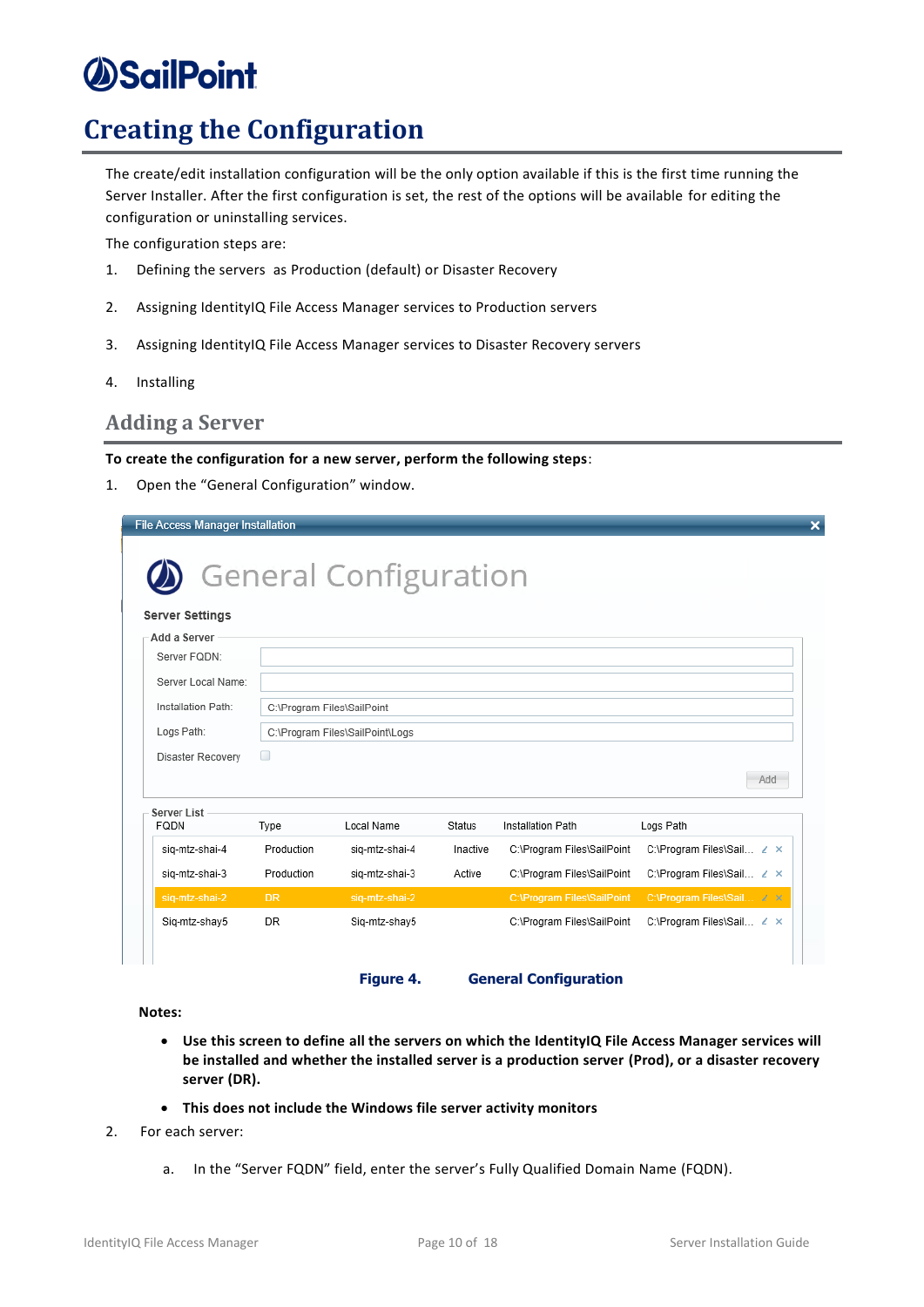

- b. In the "Server Local Name" field, enter the server's short name (NetBIOS host name).
- c. In the "Installation Path" field, enter the installation path. This becomes the SAILPOINT\_HOME environment variable on the installation server. This is the path in which the **IdentityIQ File Access Manager** services will be installed.
- d. In the "Logs Path" field, enter the logs path. This becomes the SAILPOINT\_HOME\_LOGS environment variable on the installation server. This is the central folder, in which all **IdentityIQ File Access Manager** logs will be written.
- e. If this server is designated as a disaster recovery server, select the **Disaster Recovery** checkbox.
- 3. Click **Add**. The server configuration that you specified copies to the Server List.

#### **Note: IdentityIQ File Access Manager services use SSL communication.**

4. Click **Next**.

### <span id="page-17-0"></span>**Disaster recovery configuration: Setting the active servers**

You can set the servers to be active or inactive in the Server Installer. If a Production server is set to be Active, the corresponding Disaster Recovery Server will be in idle mode, and vice versa.

The user can set the server as active and inactive from any machine.

#### **To toggle a production server to Active\Inactive**

- 1. Open the Server Installer and connect to an existing DB.
- 2. Select the Production server which will be Toggled Up\Down and click the Edit button to open the server detail panel



|                        | <b>General Configuration</b>     |                |
|------------------------|----------------------------------|----------------|
| <b>Server Settings</b> |                                  |                |
| Add a Server           |                                  |                |
| Server FQDN:           | HR2-example                      |                |
| Server Local Name:     | HR2-example                      |                |
| Installation Path:     | C:\Program Files\SailPoint       |                |
| Logs Path:             | C:\Program Files\SailPoint\Logs  |                |
| Disaster Recovery      | u                                |                |
|                        | Deactivate<br>Reset              | Cancel<br>Save |
|                        | Server detail panel<br>Figure 5. |                |

- <span id="page-17-1"></span>3. Click **Activate** / **Deactivate** to change the server state.
- 4. Click **Save**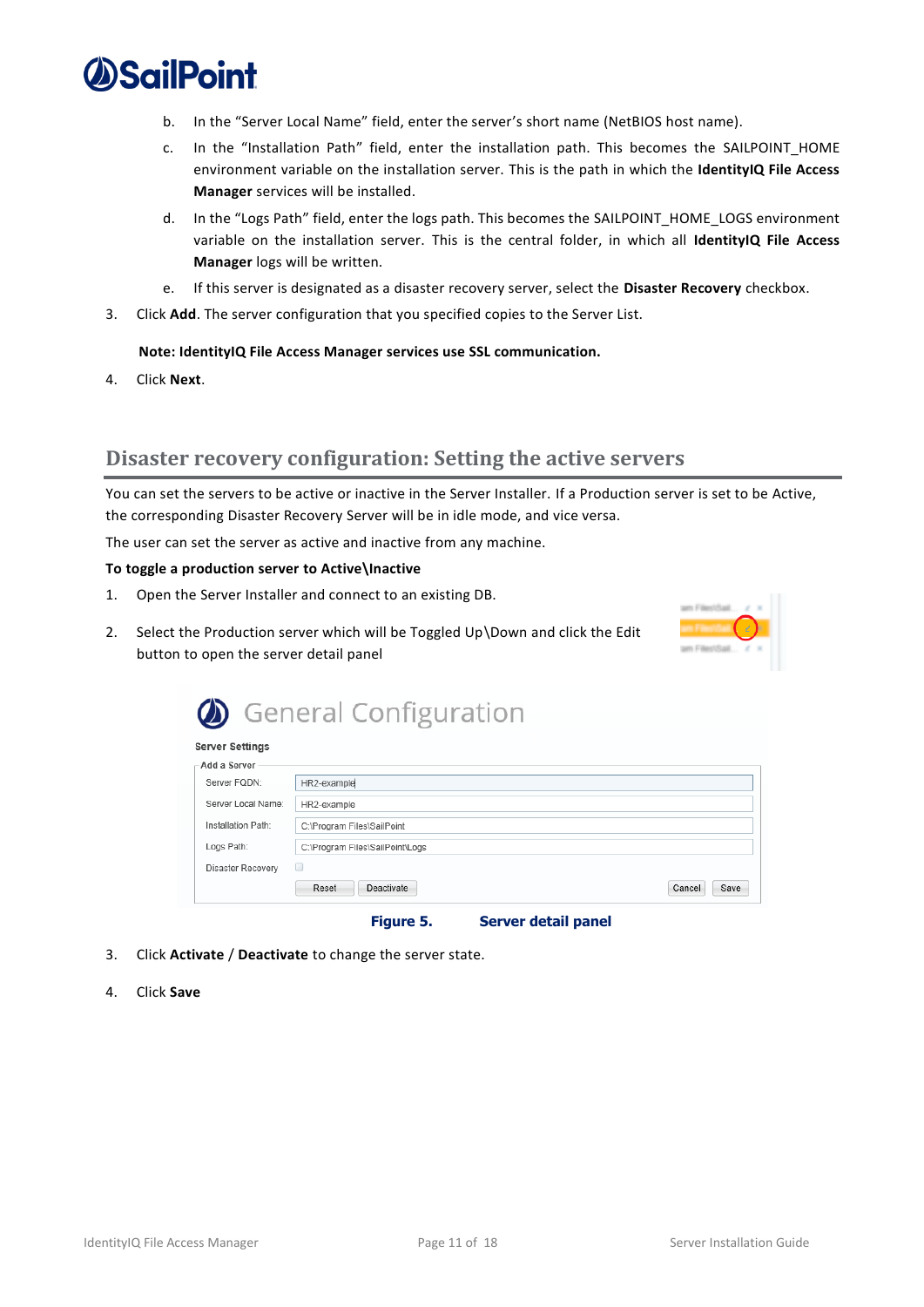## <span id="page-18-2"></span><span id="page-18-0"></span>**Services Configuration**

There are two Service Configuration screens: one for the Production environment, and one for the Disaster Recovery environment.

For each environment, this screen is used for associating services with the relevant servers defined in the "Services Configuration" window.

#### **To configure services, perform the following steps:**

- 1. In the "Action Select" window, select the Create / Edit configuration installation option
- **2.** Click **Next** to display the Services Configuration window

#### **Note: Use the scroll bar to see all the configuration input fields.**

| Service Configuration                                       |                                  |              |                                                |      |   |
|-------------------------------------------------------------|----------------------------------|--------------|------------------------------------------------|------|---|
| Select services to install, and associate them with servers |                                  |              |                                                |      |   |
| * Agent Configuration Manager                               | sig-mtz-shai-4                   | $\checkmark$ | Listening Port:                                | 8000 |   |
| * Activity Analytics                                        | sig-mtz-shai-4                   | $\checkmark$ | Listening Port:                                | 8010 |   |
| $*$ API                                                     | sig-mtz-shai-4                   | v            |                                                |      |   |
| *<br><b>Business Asset Control</b>                          | sig-mtz-shai-4                   | v            |                                                |      |   |
| *<br><b>Business Website</b>                                | sig-mtz-shai-4                   | v            |                                                |      |   |
| * Collector Synchronizer                                    | siq-mtz-shai-4<br>siq-mtz-shai-3 |              |                                                |      |   |
| * Crowd Analyzer                                            | siq-mtz-shai-4                   | v            |                                                |      |   |
| * Elasticsearch                                             | sig-mtz-shai-4                   |              | A<br>$\checkmark$<br>Define manual credentials |      |   |
|                                                             | Database Path:                   | c:\es        |                                                |      |   |
| * Event Manager                                             | siq-mtz-shai-4                   | $\checkmark$ | Listening Port:                                | 8001 | ÷ |
| * Reporting Service                                         | sig-mtz-shai-4                   | $\checkmark$ | Listening Port:                                | 8006 |   |
| * Scheduled Task Handler                                    | sig-mtz-shai-4                   | v            |                                                |      |   |
| * User Interface                                            | siq-mtz-shai-4                   | v            | Listening Port:                                | 8005 |   |
| * Workflow                                                  | sig-mtz-shai-4                   | v            | Listening Port:                                | 8008 |   |
| Central Data Classification                                 | siq-mtz-shai-4                   | $\checkmark$ | Service Name:                                  | dc   | ÷ |

**Figure 6. Service Configuration**

### <span id="page-18-1"></span>**Services Distribution**

3. Select the server to use in the Production environment for each service. The services distribution should be planned before installation. Preferably with SailPoint installation experts. Note the dropdown list of available servers will include only Production servers (See image above).

#### **Services Ports**

4. Enter the relevant port information. Make sure to adjust firewall rules, if required.

### **Elasticsearch**

5. If this is the first time you are installing IdentityIQ File Access Manager, specify the name of the server on which to install the Elasticsearch database, as well as the full database path.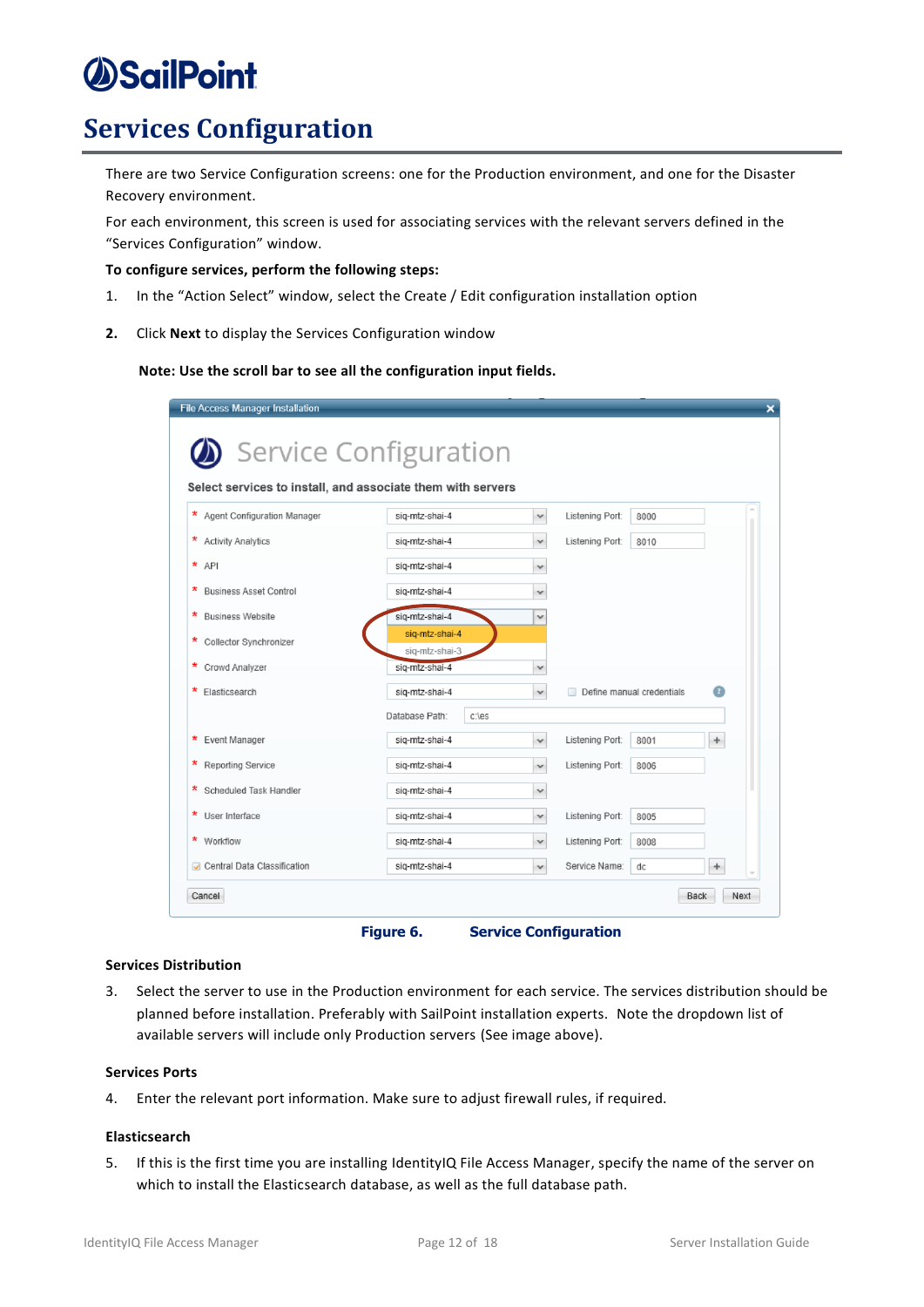

An account is required to handle internal processes between the service and IdentityIQ File Access Manager server. Credentials can be created automatically or inserted manually.

6. You must use this Installation wizard if you want to move the Elasticsearch database from one server to another. Contact the IdentityIQ File Access Manager Support Center if the Elasticsearch database must be moved after installation.

#### **RabbitMQ**

- 7. IdentityIQ File Access Manager uses an open source message broker, RabbitMQ, to distribute operations across multiple services. The IdentityIQ File Access Manager Administrator Guide has more information on horizontal scaling in this service.
- 8. The connection between the message broker and IdentityIQ File Access Manager services is secured with SSL.
- 9. An account is required to handle internal processes between the message broker and IdentityIQ File Access Manager server. Credentials can be created automatically or inserted manually.

#### **Agent Configuration Manager**

### **Note: The Agent Configuration Manager service is a prerequisite for installing all other services, therefore the server configured for the Agent Configuration Manager must be installed first.**

#### **Event Manager**

**Note: The Event Manager Service can be duplicated and installed on multiple servers.**

10. Click the **+** next to the port and select the correct destination server for the newly created service.

#### **Central Data Classification**

IdentityIQ File Access Manager allows multiple instances of installed Central Data Classification services. The Architecture section of the IdentityIQ File Access Manager Administrator Guide has additional information on installation planning.

11. Click the **+** next to the port to add instances.

12. Click the **x** to remove instances.

#### **Central Permissions Collection**

IdentityIQ File Access Manager allows multiple instances of installed Central Permissions Collection services. The Architecture section of the IdentityIQ File Access Manager Administrator Guide has additional information on installation planning.

- 13. Provide a unique name for each service. This name will be displayed during the Application configuration wizard when defining a new Application in the IdentityIQ File Access Manager Admin Client.
- 14. Click **Next** to repeat this configuration for the Disaster Recovery environment. The list of servers in the next panel will be servers defined previously as Disaster Recovery servers.
	- **Note: IdentityIQ File Access Manager supports installing a non-dedicated Permissions Collector service to handle multiple Applications on the same service. You can also install a dedicated Permissions Collector service for an Application. The Collector Installation guide has additional information.**

#### **Business Website**

**Note: The Business Website installs IIS if it's not installed yet.**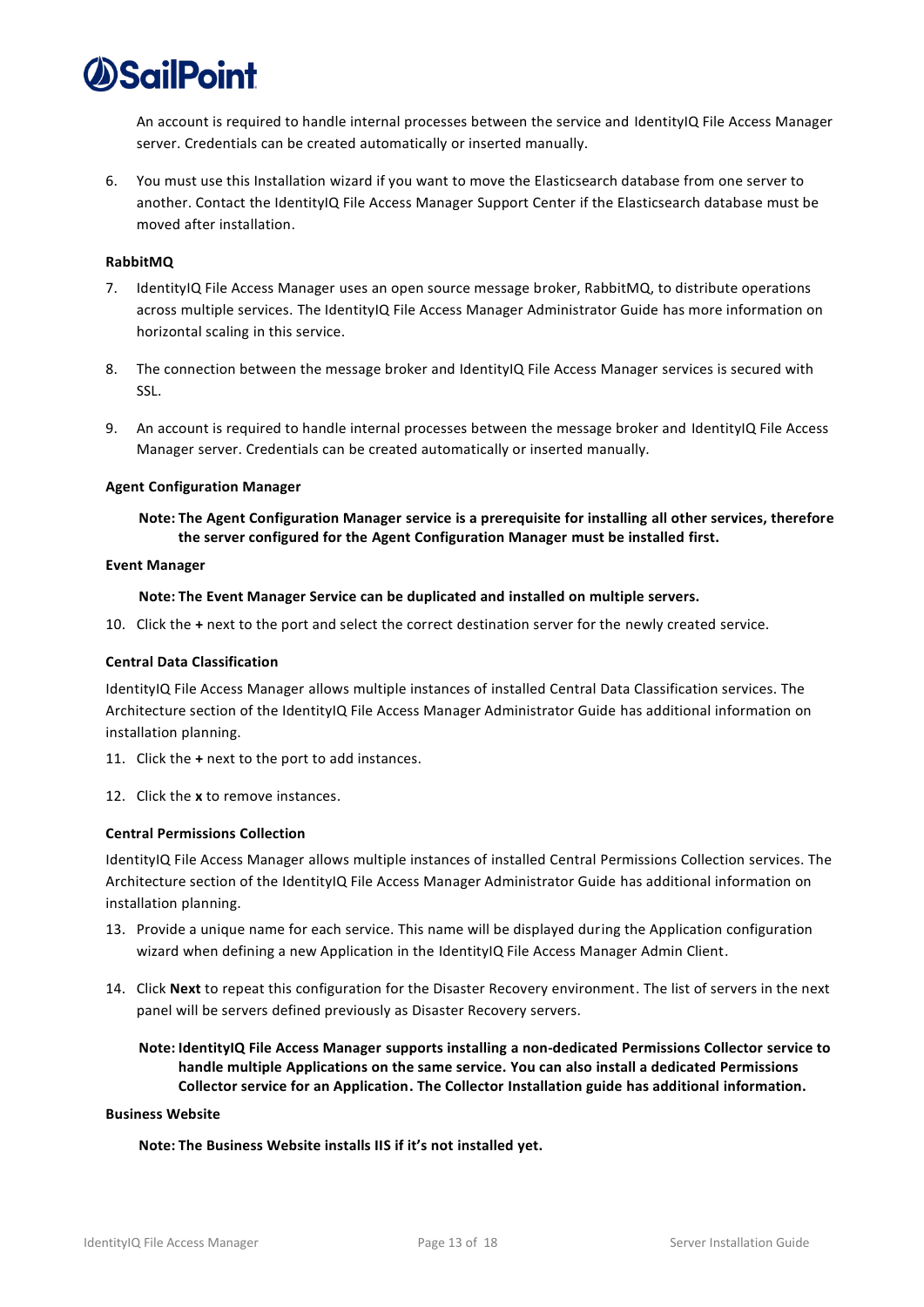## <span id="page-20-2"></span><span id="page-20-0"></span>**Service Installation**

### <span id="page-20-1"></span>**Configuration Summary**

- 1. In the "Action Select" window, select the Configuration Summary option.
- 2. Click **Next**.

The "Configuration Summary" window displays.

### **Note: IdentityIQ File Access Manager identifies which installation tasks are meant for this server, according to the configuration.**

- 3. Select the "Save Configuration and Perform current Server's Installation Tasks" option to start the installation of the services on the current server.
- 4. Click **Next** to install the services on the current server.

### **Installation Process**

**Notes**

- **The installation process runs service installers in groups.**
- **When a service starts the installation process, it is listed on the installation window.**
- **When a service is installed correctly, the application adds a checkmark next to the service name, and a comment "Action succeeded".**
- **If an installation of a service fails, the application adds a warning symbol on the installation line. Check the log file for further details and analysis.**
- 5. When the progress bar shows "Finished", click **Next**. This opens the "Installation Summary" window
- 6. Check the "Open Installation Log" check box and click **Finish**. The Installation log displays automatically.
- 7. Verify that no errors occurred during the install progress by searching the log for the word **ERROR** (note the capital letters).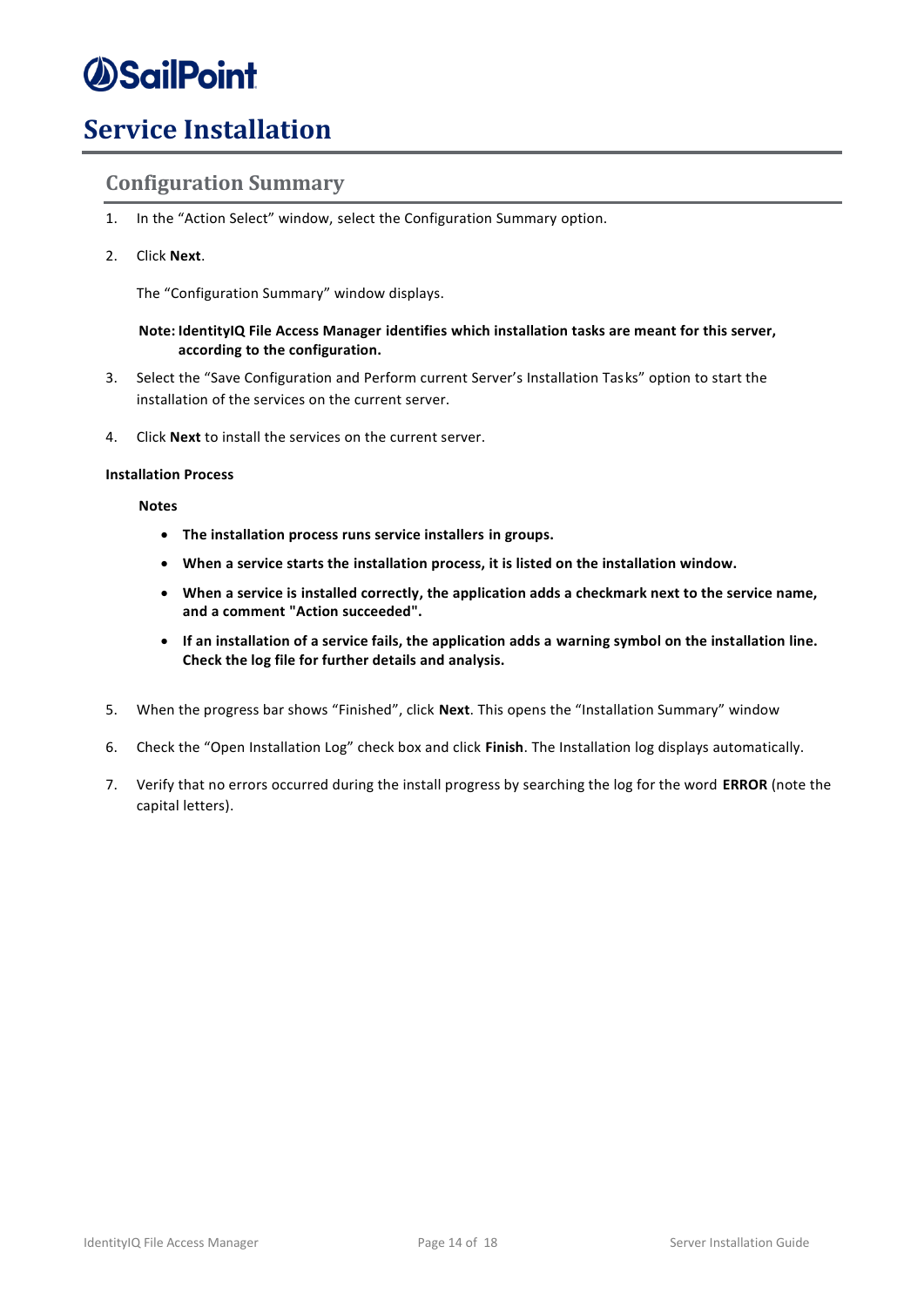## <span id="page-21-0"></span>**Service Migration**

This section relates to moving installed services from their original server and installing them on another server.

<span id="page-21-3"></span>**To migrate services, perform the following steps on the server where the service to be migrated is installed** :

**Note: You cannot use the Installation Wizard to move the Elasticsearch database from one server to another. For help with moving the Elasticsearch database, contact the IdentityIQ File Access Manager Support Center.**

### <span id="page-21-1"></span>**Source Server – Database Connection**

### **To connect to an existing database, perform the following steps:**

1. Start the installer in C:\Program Files\SailPoint\FileAccessManager\Server Installer\Server\ServerInstaller

### **Note: Run in Administrator mode.**

2. Click **Next**.

The "End User License Agreement" (EULA) window displays.

- 3. When you have read and accepted the End User License Agreement, select the "I have read and accepted the agreement" option and click **Next**.
- 4. The "Database Details" window displays with the database connection details and the Database User Password filled out.
- 5. In the *Database User Password* field, enter the database user password.
- 6. Click **Next**.

### <span id="page-21-2"></span>**Source Server – Configuration Modification**

### **To modify the configuration, perform the following steps:**

- 1. In the "Action Select" window, select the **Create/Edit installation configuration** option.
- 2. Click **Next** to open the "General Configuration" window
- 3. Add new servers if necessary, as described in the section *[Adding a Server](#page-16-3)* above.

#### **Note: A service migration requires configuring another server to migrate to.**

The "General Configuration" window displays.

- 4. Click **Next**
- 5. Change the server of each of the services to be migrated as described in *[Services Configuration](#page-18-2)* above.

The Services Configuration window displays.

6. Click **Next** to open the "Configuration Summary" window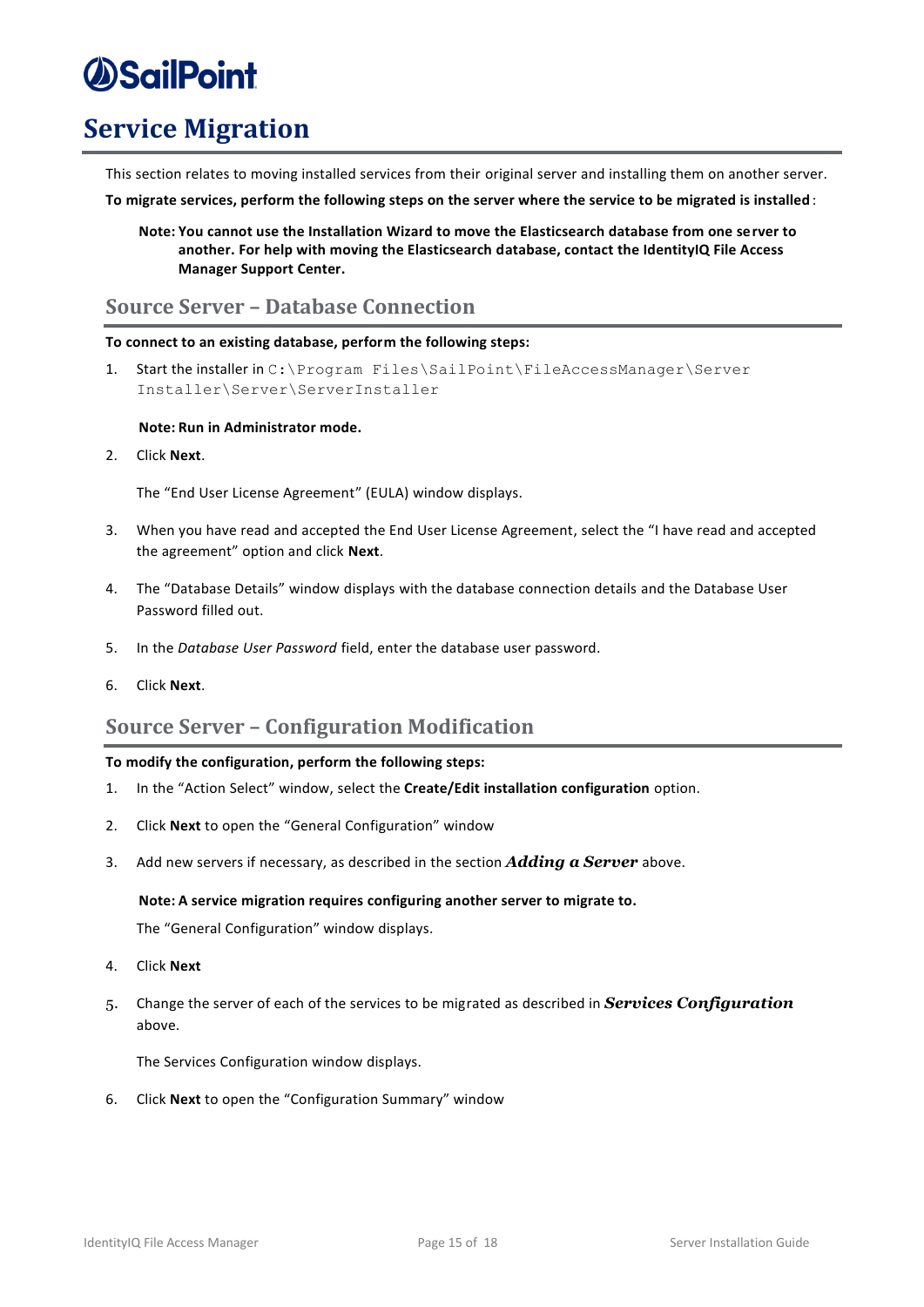### <span id="page-22-0"></span>**Source Server – Configuration Summary**

- 1. Select the "**Save Configuration and Perform current Server's Installation Tasks**" option.
- 2. Click **Next** to uninstall the services to begin migration from the current server.

### <span id="page-22-1"></span>**Source Server – Uninstallation Process**

#### **Notes:**

- **The uninstallation process uninstalls services on this server in groups.**
- **When a service starts the uninstall process, it is listed on the uninstall window.**
- **When a service is uninstalled, the application adds a checkmark next to the service name, and a comment "Action succeeded".**
- 1. When the progress bar shows "Finished", click **Next**.
- 2. The "Installation Summary" window displays.
- 3. Check the "Open Installation Log" check box and click **Finish**. The Installation log displays automatically.
- 4. Verify that no errors occurred during the uninstall progress by searching the log for the word **ERROR** (note the capital letters).

### <span id="page-22-2"></span>**Target Server – Database Connection**

- 1. Connect to the database on the server that will host the migrating service(s) and run the Server Installer.
- 2. Follow the instructions at Source Server [Database Connection.](#page-21-3)
- 3. Click **Next**

### <span id="page-22-3"></span>**Target Server – Install Migrating Service(s)**

### **To modify the configuration, perform the following steps:**

- 1. In the "Action Select" window, select the Perform current server's installation tasks configuration option.
- 2. Click **Next**

The "Configuration Summary" window displays, listing the services to be installed.

3. Proceed with the installation by following the instructions a[t Service Installation.](#page-20-2)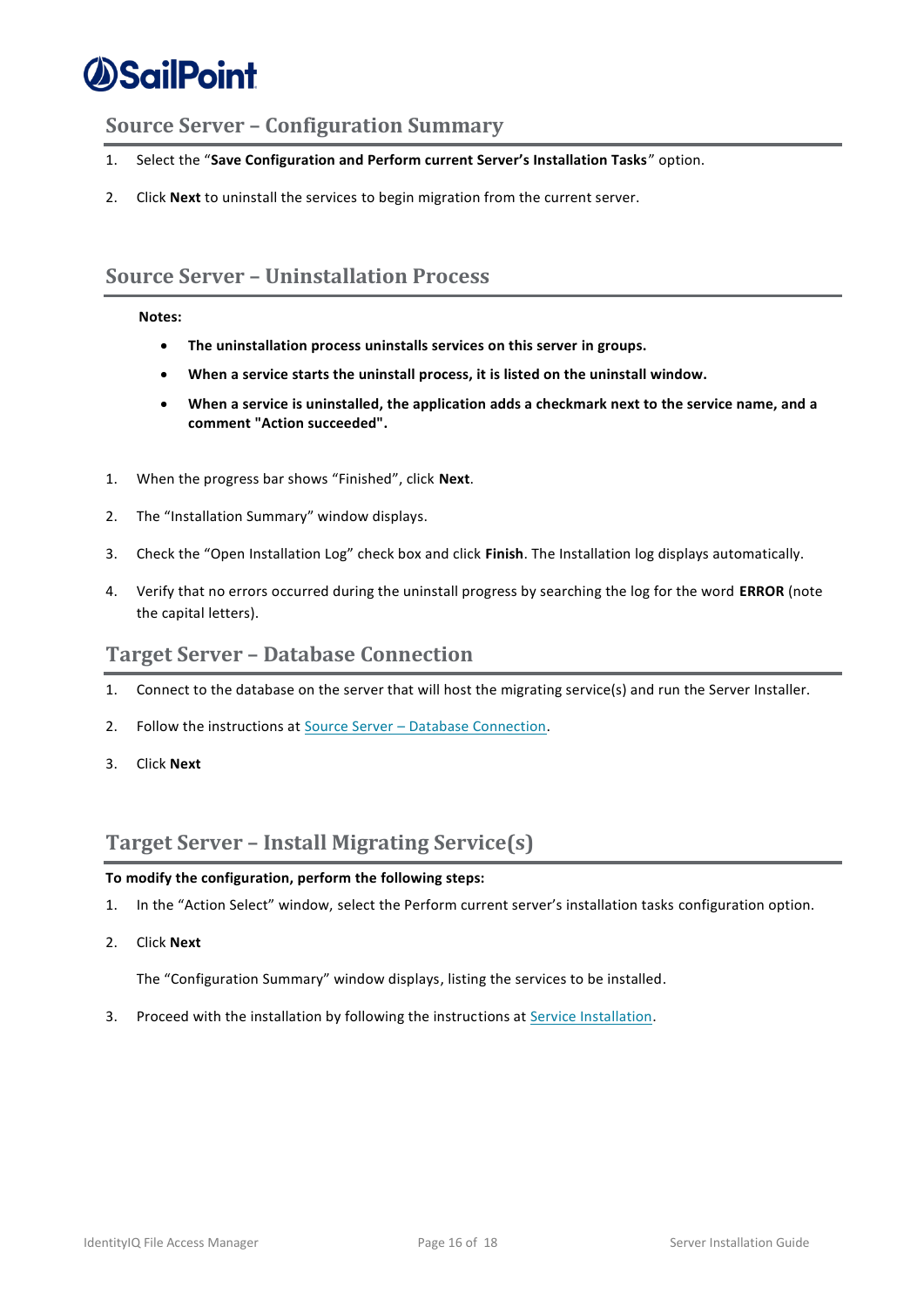## <span id="page-23-0"></span>**Chapter 6: Administrative Client Installation**

The administrative Client can be installed locally on one of the IdentityIQ File Access Manager servers, or on any remote station with access to the User Interface service.

### **To run the Administrative Client installation, perform the following steps:**

- 1. Open the Administrative Client Installation folder. This is in the File Access Manager distribution package
- 2. Run ClientInstaller\_x64.msi

The "Welcome to the IdentityIQ File Access Manager Admin Client Setup Wizard" screen displays.

- 3. Click **Next** to open the "Connection Properties" window
- 4. In the *UI Server* field, enter the FQDN of the server that hosts the User Interface service.
- 5. In the *Service Port* field, enter the relevant port. The default port is 8005.
- 6. Click **Next** to open the "Destination Folder" window.
- 7. Enter the destination folder where you want to install the Administrative Client binaries.
- 8. Click **Next** to open the "Ready to install IdentityIQ File Access Manager Admin Client" window.
- 9. Click **Install to start the installation process.**
- 10. **Once the installation completes, a confirmation message will appear on the screen.**
- 11. Check the "Launch File Access Manager Client" check box to open the Administrative Client.
- 12. The first time you open the IdentityIQ File Access Manager Admin Client, you will see the following notification to confirm that the SSL certificate has been applied.



**Figure 7. Security certificate confirmation**

- <span id="page-23-1"></span>13. Click "Yes" if the certificate should be trusted. The IdentityIQ File Access Manager Administrator Guide has additional information on changing the IdentityIQ File Access Manager security certificate.
- 14. Click **Finish**

The SailPoint IdentityIQ File Access Manager logon window displays.

15. When logging into the IdentityIQ File Access Manager Admin Client for the first time, use the following database user and the password entered in for the Admin Client:

User: wbxadmin